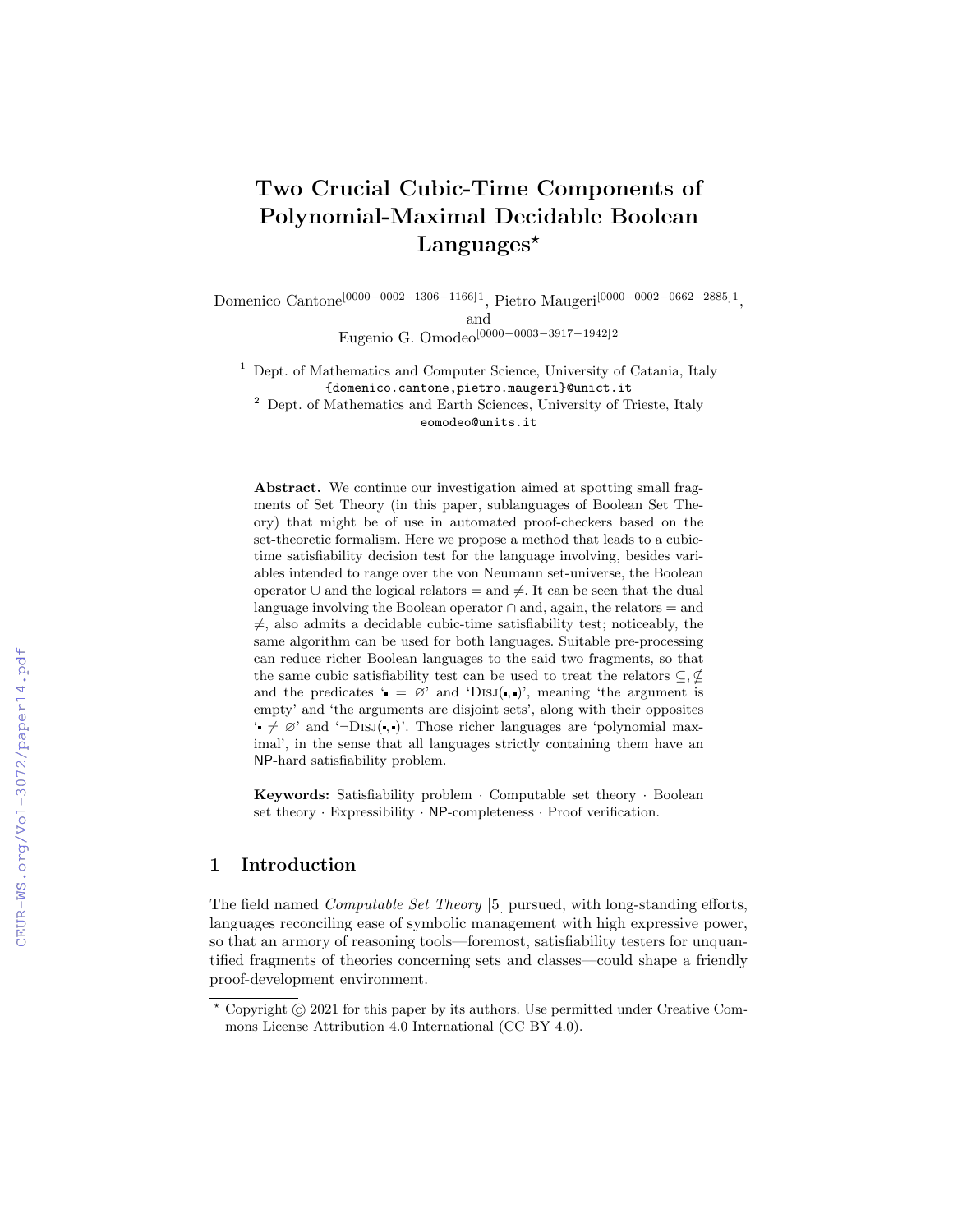Long before the envisaged proof-verifier ÆtnaNova [\[17\]](#page-12-0) came into being, a foundational quest aimed at carefully drawing the frontier between the decidable and the undecidable in set theory sparked interest in the field [\[15\]](#page-12-1). The language called Multi-Level Syllogistic and some extensions of it [\[11\]](#page-12-2), whose satisfiability problems were shown to be NP-complete in [\[7\]](#page-12-3), foreran that quest. In recent years, we undertook a similar investigation aimed at spotting 'small' fragments of set theory endowed with low-degree polynomial-time satisfiability tests, which hence promise to be useful in set-based proof technology. In [\[4\]](#page-12-4) we reported about the complexity taxonomy of all the sublanguages of the theory called Boolean Set Theory (BST for short); here we treat in detail two core fragments or theories,  $BST(\cup, =, \neq)$  and  $BST(\cap, =, \neq)$ , of that taxonomy and report about cubic-time tests for their satisfiability problems. Specifically, we will study two languages, consisting of all conjunctions of literals of the two forms

$$
\begin{aligned}\n & (=) \quad x_1 \star \cdots \star x_h = y_1 \star \cdots \star y_k \\
& (\neq) \quad u_1 \star \cdots \star u_m \neq v_1 \star \cdots \star v_p,\n\end{aligned}
$$

where  $h, k, m, p \geq 1$  holds,  $\star$  stands for a fixed dyadic set operation, and x's, y's,  $u$ 's,  $v$ 's stand for set variables.

|| By instantiating  $\star$  as ∪, we obtain the fragment BST(∪, =,  $\neq$ ); by instantiating If by instantiating  $\star$  as  $\circ$ , we obtain the fragment BST( $\cap, =, \neq$ ).

The paper is organized as follows. In Section [2](#page-1-0) we introduce an equivalence relation ∼<sup>ϕ</sup> between non-null subsets of the set of variables occurring in a formula  $\varphi$  of either fragment and elicit some of its key properties. Then, in Section [3,](#page-5-0) we present our main decidability results together with a cubic-time satisfiability test, stressing the commonalities between the two decidable theories. In Sectio[n4,](#page-10-0) we report about extending the presented results to richer languages within BST. Then we draw conclusions.

### <span id="page-1-0"></span>2 The equivalence relation  $\sim_{\varphi}$  and the  $\sim_{\varphi}$ -closure operator

Any given formula  $\varphi$  of  $\mathsf{BST}(\star, =, \neq)$  can be represented by two sets:

$$
\Phi_{\varphi}^{\oplus} := \Big\{ \big\{ \{x_1, \cdots, x_h\}, \{y_1, \cdots, y_k\} \big\} \mid x_1 \star \cdots \star x_h = y_1 \star \cdots \star y_k \text{ is in } \varphi \Big\},
$$
  

$$
\Phi_{\varphi}^{\ominus} := \Big\{ \big\{ \{u_1, \cdots, u_m\}, \{v_1, \cdots, v_p\} \big\} \mid u_1 \star \cdots \star u_m \neq v_1 \star \cdots \star v_p \text{ is in } \varphi \Big\}.
$$

A central role will be played by the following relation  $\sim_{\varphi}$  on  $\mathscr{P}^{+}(Vars(\varphi))$ , where  $Vars(\varphi)$  is defined to be the collection of all variables occurring in  $\varphi$ , and  $\mathscr{P}^+(S) := \mathscr{P}(S) \setminus \{ \emptyset \}$  for any set S. Specifically,  $\sim_{\varphi}$  is the intersection—hence the inclusion minimal—of all *equivalence relations*  $\sim$  on  $\mathscr{P}^+(Vars(\varphi))$  that satisfy the following closure conditions:

<span id="page-1-1"></span>
$$
(Cl1) \quad \Phi_{\varphi}^{\oplus} \subseteq \sim,
$$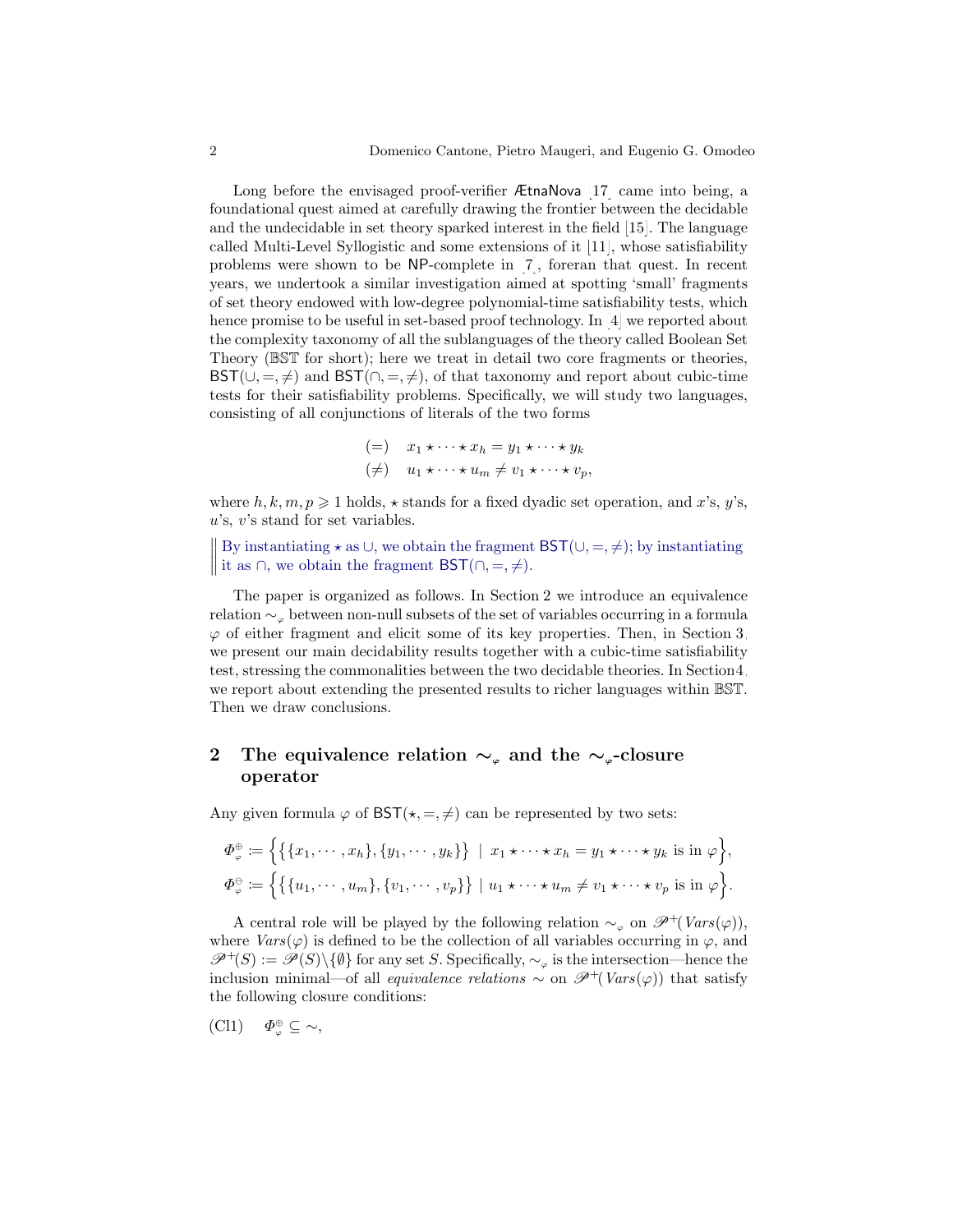<span id="page-2-0"></span>(Cl2) if  $A \sim B$ , then  $A \cup C \sim B \cup C$ , for all  $A, B, C \in \mathcal{P}^+(Vars(\varphi))$ .

We will in fact prove, for any  $\varphi$  in  $\mathsf{BST}(\star, =, \neq)$ , that  $\varphi$  is satisfiable if and only if  $\{u_1,\ldots,u_m\}\not\sim_\varphi \{v_1,\ldots,v_p\}$  holds for every literal of the form  $(\neq)$  in  $\varphi$ . We will exploit a useful *closure operator* to test conditions of the form  $Z_1 \not\sim_{\varphi} Z_2$ . Specifically, we will prove that the set

$$
\overline{Z} \coloneqq \cup \{W \mid W \sim_\varphi Z\},
$$

called the  $\sim_{\varphi}$ -closure of Z (or, more simply, the closure of Z, when the relation  $\sim_{\varphi}$  is understood), is the largest set  $\sim_{\varphi}$ -equivalent to Z and then will provide a quadratic algorithm for computing it. Accordingly, a set Z such that  $\overline{Z} = Z$  will be said to be  $\sim_{\varphi}$ -closed or just closed.

<span id="page-2-1"></span>**Lemma 1.** Let  $Z \in \mathcal{P}^+(Vars(\varphi))$ . Then the closure  $\overline{Z}$  of Z, namely the set  $\bigcup \{W \mid W \sim_{\alpha} Z\}$ , is the largest subset of Vars( $\varphi$ ) that is  $\sim_{\alpha}$ -equivalent to Z.

*Proof.* Let  $W_1, W_2$  be such that  $W_1 \sim_{\varphi} Z$  and  $W_2 \sim_{\varphi} Z$ . By applying [\(Cl2\)](#page-2-0) twice, we have:  $W_1 \cup W_2 \sim_{\varphi} Z \cup W_2 \sim_{\varphi} Z$ . In view of the finiteness of  $\{W \mid W \sim_{\varphi} Z\},$ by induction it follows that

$$
\left(\bigcup \left\{W \mid W \sim_{\varphi} Z\right\}\right) \sim_{\varphi} Z.
$$

In addition, for every W' such that  $W' \sim_{\varphi} Z$ , we plainly have  $W' \subseteq \bigcup \{W \mid W \sim_{\varphi} Z\}$ Z}. This yields that  $\bigcup \{W \mid W \sim_{\varphi} Z\}$  is the largest set in  $\mathscr{P}^+(Vars(\varphi))$  that is  $\sim_{\varphi}$ -equivalent to Z.  $\Box$ 

The equivalence relation  $\sim_{\varphi}$  captures which equalities among terms must be true in every model, if any, of a given formula  $\varphi$ : this is shown in the next lemma.

A set assignment M is any function sending a collection  $\text{dom}(M)$  of set variables into the von Neumann universe of all sets  $V = \bigcup_{\alpha \in On} V_{\alpha}$ , resulting from the union of the levels  $\mathcal{V}_{\alpha} := \bigcup_{\beta < \alpha} \mathcal{P}(\mathcal{V}_{\beta})$ , with  $\alpha$  ranging over the class On of all ordinal numbers, where  $\mathscr{P}(\bullet)$  is the powerset operator.

Natural designation rules attach recursively a value to every term  $\tau$  and to every literal of  $\mathsf{BST}(\star, =, \neq)$  such that  $Vars(\tau) \subseteq \mathsf{dom}(M)$ , for any set assignment  $M$ :

$$
M(\sigma \star \tau) := M \sigma \star M \tau;
$$
  
\n
$$
M(\sigma = \tau) := \begin{cases} \text{true} & \text{if } M \sigma = M \tau \\ \text{false} & \text{otherwise}; \end{cases}
$$
  
\n
$$
M(\sigma \neq \tau) := \neg M(\sigma = \tau).
$$

Then we put, for conjunctions of literals  $\ell_i$ :

 $M(\ell_1 \wedge \cdots \wedge \ell_k) \coloneqq M \ell_1 \wedge \cdots \wedge M \ell_k$ 

when  $Vars(\ell_i) \subseteq \text{dom}(M)$ , for  $i = 1, ..., k$ .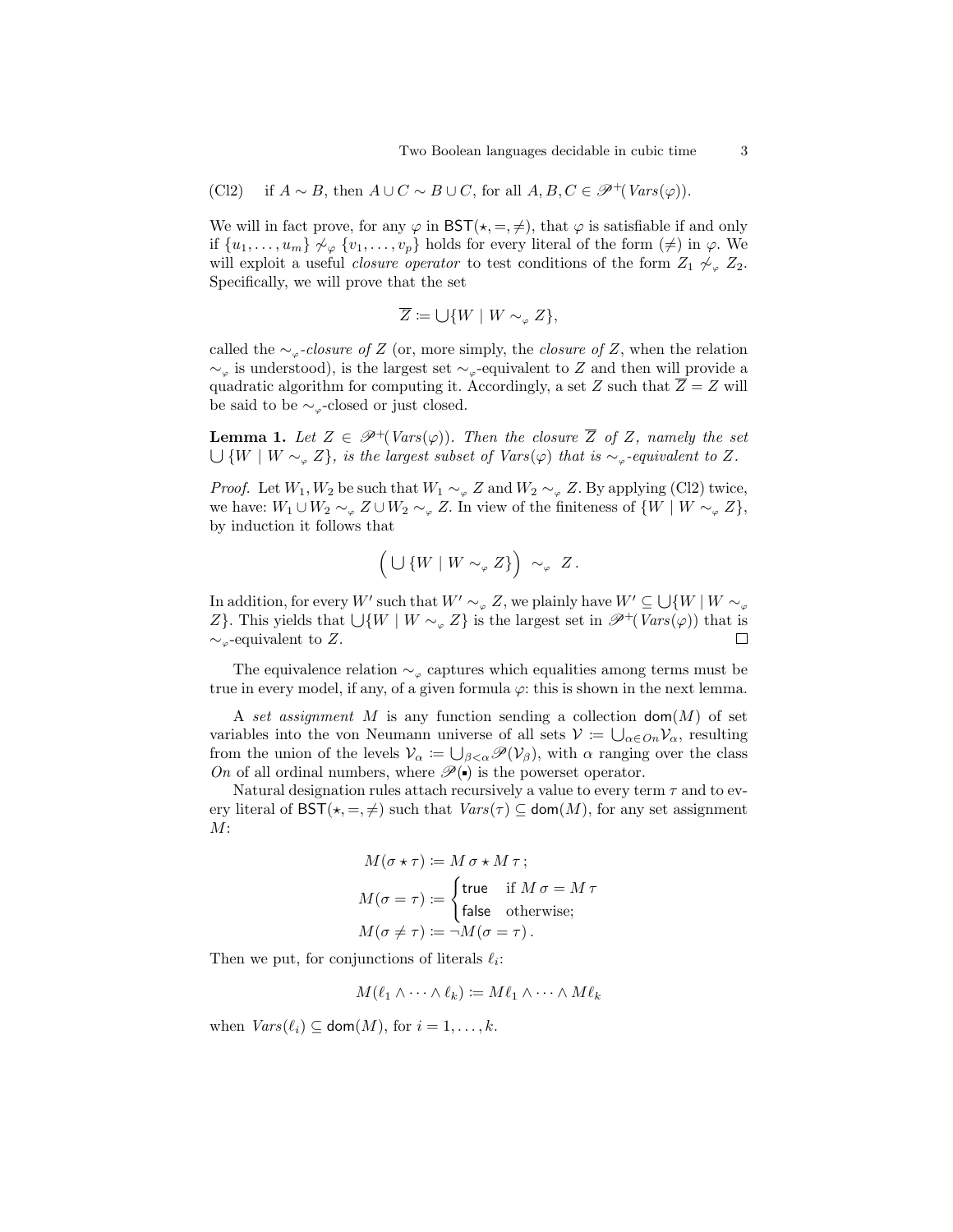Given a conjunction  $\varphi$  and a set assignment M such that  $Vars(\varphi) \subseteq \text{dom}(M)$ , we say that M satisfies  $\varphi$ , and write  $M \models \varphi$ , if  $M\varphi = \text{true}$ . When M satisfies  $\varphi$ , we also say that M is a model of  $\varphi$ .

A conjunction  $\varphi$  is said to be *satisfiable* if it has some model, else *unsatisfiable*.

For convenience, in what follows we will use the shortening notations  $M\{x_1,\ldots,x_k\} \coloneqq \{M\,x_1,\ldots,M\,x_k\},$  $\bigstar \{x_1, \ldots, x_k\} \coloneqq x_1 \star \cdots \star x_k$ ,  $\bigstar \{s_1, \ldots, s_k\} \coloneqq s_1 \star \cdots \star s_k,$ where M represents a set assignment,  $x_1, \ldots, x_k$  and  $s_1, \ldots, s_k$  denote vari-

╫ II II  $\int_{\alpha}^{\alpha} \int_{\alpha}^{\alpha}$  or ' $\cap$ '. ables and sets, respectively, and the  $\star$ 's stand for alike symbols/operations '∪'

<span id="page-3-0"></span>**Lemma 2.** Let  $\varphi$  be any formula in  $\mathsf{BST}(\star, =, \neq)$ , and let M be any set assignment over  $Vars(\varphi)$  satisfying  $\varphi$ . Then

$$
Z_1 \sim_{\varphi} Z_2 \implies \bigstar M Z_1 = \bigstar M Z_2,
$$

for all  $Z_1, Z_2 \in \mathscr{P}^+(Vars(\varphi))$ .

*Proof.* In view of the fact that  $\sim_{\varphi}$  is inclusion-minimal, it is sufficient to prove that the equivalence relation  $\sim_M$  over  $\mathscr{P}^+(Vars(\varphi))$  defined by

$$
Z_1 \sim_M Z_2 \iff \bigstar M Z_1 = \bigstar M Z_2
$$

satisfies the closure conditions [\(Cl1\)](#page-1-1) and [\(Cl2\).](#page-2-0)

Concerning [\(Cl1\),](#page-1-1) if  $\{L, R\} \in \Phi_{\varphi}^{\oplus}$  then  $\bigstar ML = \bigstar MR$ , so  $L \sim_M R$  holds, proving  $\Phi_{\varphi}^{\oplus} \subseteq \sim_M$ .

As for [\(Cl2\),](#page-2-0) let  $A \sim_M B$  and  $C \subseteq Vars(\varphi)$ . Then  $\star MA = \star MB$ , and therefore

$$
\bigstar M(A\cup C)=(\bigstar MA)\star (\bigstar MC)=(\bigstar MB)\star (\bigstar MC)=\bigstar M(C),
$$

from which  $A \cup C \sim_M B \cup C$  follows.

<span id="page-3-1"></span>We next prove the following key property, which will be used in the cor-rectness proof of our fast algorithm presented in Section [3.1](#page-6-0) for computing  $\sim_{\varphi}$ closures.

**Lemma 3.** Given a  $\text{BST}(\star, =, \neq)$ -formula  $\varphi$ , let  $Z \in \mathcal{P}^+(Vars(\varphi))$  be such that

 $L \subseteq Z \Longleftrightarrow R \subseteq Z$ , for every  $\{L, R\} \in \Phi_{\varphi}^{\oplus}$  $(1)$ 

Then, for all  $W_1, W_2 \in \mathscr{P}^+(Vars(\varphi))$  such that  $W_1 \sim_{\varphi} W_2$ , we have

$$
W_1 \subseteq Z \iff W_2 \subseteq Z. \tag{2}
$$

 $\Box$ 

 $\parallel$ II II II II II II II II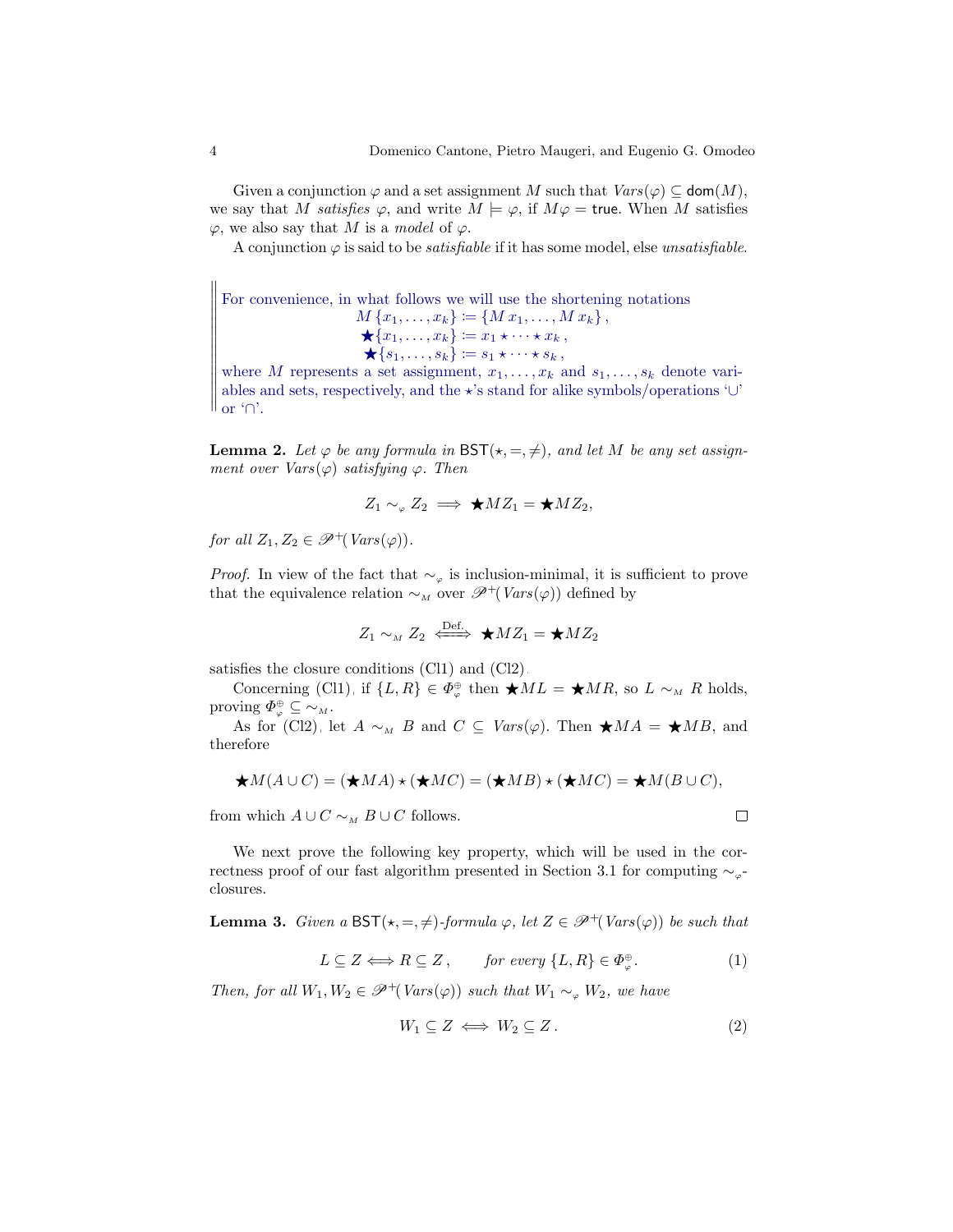*Proof.* Let  $\varphi$  and Z be as in the hypothesis. In view of the ⊆-minimality of  $\sim_{\varphi}$ , it suffices to prove that the equivalence relation over  $\mathscr{P}^+(Vars(\varphi))$  defined by

$$
W_1 \sim_Z W_2 \quad \stackrel{\text{Def.}}{\iff} \quad (W_1 \subseteq Z \iff W_2 \subseteq Z) \tag{3}
$$

satisfies the closure conditions [\(Cl1\)](#page-1-1) and [\(Cl2\).](#page-2-0)

As for [\(Cl1\),](#page-1-1) just from the hypothesis it follows that  $L \sim_Z R$ , for every  $\{L, R\} \in \Phi_{\varphi}^{\oplus}$ . Concerning [\(Cl2\),](#page-2-0) let  $A \sim_{Z} B$  and  $C \subseteq Vars(\varphi)$ , and assume that  $A \cup C \subseteq Z$ . Then,  $A \subseteq Z$  and  $C \subseteq Z$ , so that by [\(3\)](#page-4-0) we have  $B \cup C \subseteq Z$ . Symmetrically, it can be shown that  $B \cup C \subseteq Z$  implies  $A \cup C \subseteq Z$ . Hence,

<span id="page-4-8"></span><span id="page-4-0"></span>
$$
A \cup C \subseteq Z \iff B \cup C \subseteq Z
$$

holds and, by [\(3\)](#page-4-0), we readily have  $A \cup C \sim_{\mathbb{Z}} B \cup C$ . The arbitrariness of A, B, and C yields that even the closure condition [\(Cl2\)](#page-2-0) holds for  $\sim$ z.

Finally, from the ⊆-minimality of  $\sim_{\varphi}$ , we have  $\sim_{\varphi}$  ⊆  $\sim_{Z}$ . Therefore, if  $W_1 \sim_{\varphi}$  $W_2$ , then  $W_1 \sim_Z W_2$ , which by [\(3\)](#page-4-0) implies  $W_1 \subseteq Z \Longleftrightarrow W_2 \subseteq Z$ . П

Further useful properties of the  $\sim_{\varphi}$ -closure operator and of the equivalence relation  $\sim_{\varphi}$  are reported in the following lemma.

**Lemma 4.** Let  $Z, Z_1, Z_2 \in \mathcal{P}^+(Vars(\varphi))$ . Then

- <span id="page-4-1"></span>(a)  $Z \subseteq \overline{Z}$  and  $Z \sim_{\varphi} \overline{Z}$ ;
- <span id="page-4-2"></span>(b)  $\overline{Z} = \overline{\overline{Z}}$ ;
- <span id="page-4-3"></span>(c) if  $Z_1 \sim_{\varphi} \overline{Z}_2$ , then  $Z_1 \subseteq \overline{Z}_2$ ;
- <span id="page-4-4"></span>(d)  $Z_1 \sim_{\varphi} Z_2$  if and only if  $Z_1 = Z_2$ ;
- <span id="page-4-5"></span>(e) if  $Z_1 \subseteq Z_2$ , then  $\overline{Z}_1 \subseteq \overline{Z}_2$ ;
- <span id="page-4-6"></span>(f)  $Z_1 \subseteq \overline{Z}_2$  if and only if  $\overline{Z}_1 \subseteq \overline{Z}_2$ ;

<span id="page-4-7"></span>(g) if  $Z_1 \subseteq Z$  or  $Z_2 \subseteq Z$  holds and  $Z_1 \sim_{\varphi} Z_2$ , then  $Z \sim_{\varphi} Z \cup Z_1 \cup Z_2$ .

Proof. Property [\(a\)](#page-4-1) follows directly from Lemma [1.](#page-2-1)

Concerning [\(b\):](#page-4-2) the transitivity of  $\sim_{\varphi}$  yields  $\overline{Z} \sim_{\varphi} Z$  so that, by the definition of  $\overline{Z}$ ,  $\overline{\overline{Z}} \subseteq \overline{Z}$  holds. By [\(a\)](#page-4-1) we have  $\overline{Z} \subseteq \overline{\overline{Z}}$ , therefore  $\overline{Z} = \overline{\overline{Z}}$ .

As for [\(c\),](#page-4-3) if  $Z_1 \sim_{\varphi} \overline{Z}_2$ , then  $Z_1 \subseteq \overline{Z}_2 = \overline{Z}_2$ .

Concerning [\(d\),](#page-4-4) if  $Z_1 \sim_{\varphi} Z_2$ , then the transitivity of  $\sim_{\varphi}$  yields  $\overline{Z}_1 \sim_{\varphi} \overline{Z}_2$ . Thus, by [\(c\),](#page-4-3) we get  $\overline{Z}_1 = \overline{Z}_2$ . Conversely if  $\overline{Z}_1 = \overline{Z}_2$ , then  $\overline{Z}_1 \sim_\varphi \overline{Z}_2$ , thus by transitivity  $Z_1 \sim_{\varphi} Z_2$  holds.

Regarding [\(e\),](#page-4-5) let  $Z_1 \subseteq Z_2$ . Since by [\(a\)](#page-4-1)  $Z_2 \subseteq \overline{Z}_2$  and  $Z_1 \sim_{\varphi} \overline{Z}_1$  hold, by [\(Cl2\)](#page-2-0) we have

$$
\overline{Z}_2 = Z_1 \cup (\overline{Z}_2 \setminus Z_1) \sim_{\varphi} \overline{Z}_1 \cup (\overline{Z}_2 \setminus Z_1) = \overline{Z}_1 \cup \overline{Z}_2.
$$

Thus, by [\(c\),](#page-4-3) we get the inclusion  $\overline{Z}_1 \cup \overline{Z}_2 \subseteq \overline{Z}_2$ , and therefore  $\overline{Z}_1 \subseteq \overline{Z}_2$ .

Concerning [\(f\),](#page-4-6) if  $Z_1 \subseteq \overline{Z}_2$ , then by [\(e\)](#page-4-5) and [\(b\)](#page-4-2) we have  $\overline{Z}_1 \subseteq \overline{Z}_2 = \overline{Z}_2$ . Conversely, if  $\overline{Z}_1 \subseteq \overline{Z}_2$ , then by [\(a\)](#page-4-1) we have  $Z_1 \subseteq \overline{Z}_1 \subseteq \overline{Z}_2$ .

Finally, as for [\(g\),](#page-4-7) suppose that we have  $Z_1 \sim_{\varphi} Z_2$  and either  $Z_1 \subseteq Z$  or  $Z_2 \subseteq Z$  holds. By [\(Cl2\),](#page-2-0) we have  $Z \cup Z_1 \sim_{\varphi} Z \cup Z_2$ . But  $\{Z \cup Z_1, Z \cup Z_2\} =$  $\{Z, Z \cup Z_1 \cup Z_2\}$ , hence  $Z \sim_{\varphi} Z \cup Z_1 \cup Z_2$  follows.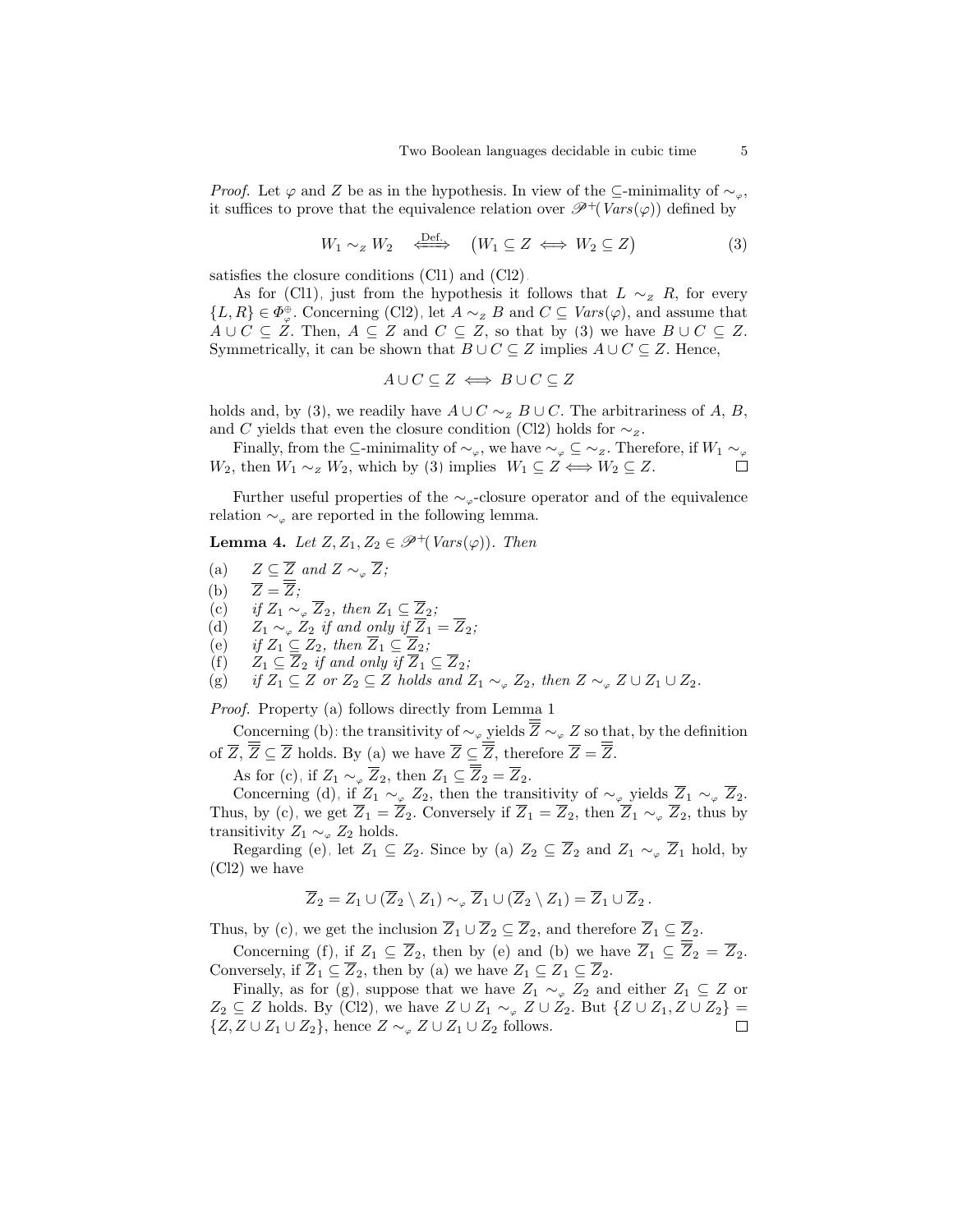## <span id="page-5-0"></span>3 Satisfiability in BST( $\cup, =, \neq$ ) and in BST( $\cap, =, \neq$ )

Below we will present a necessary condition that also suffices to ensure that a given formula in either  $\mathsf{BST}(\cup, =, \neq)$  or  $\mathsf{BST}(\cap, =, \neq)$  is satisfiable. Noticeably, this condition is essentially the same for both languages, so that the same algorithm can be used to test formulae of either language for satisfiability.

<span id="page-5-3"></span>**Theorem 1.** Let  $\varphi$  be a BST( $\cup$ , =,  $\neq$ )-formula. Then  $\varphi$  is satisfiable if and only if L  $\nsim_{\alpha} R$  (namely  $\overline{L} \neq \overline{R}$ ) holds for every literal of the form  $\bigcup L \neq \bigcup R$  in  $\varphi$ .

*Proof.* (Necessity.) Let M be a model for  $\varphi$ . By way of contradiction, assume that there exists a literal  $\bigcup L \neq \bigcup R$  such that  $L \sim_{\varphi} R$ . Then by Lemma [2](#page-3-0) we would have  $\bigcup ML = \bigcup MR$ , a contradiction. Therefore for all literals  $\bigcup L \neq \bigcup R$ we must have  $L \not\sim_{\varphi} R$ , completing the necessity part of the proof.

(Sufficiency.) Next, let us assume that, for each  $\{L, R\} \in \Phi_{\varphi}^{\ominus}$ , we have  $L \not\sim_{\varphi}$ R. We will construct a set assignment M that satisfies  $\varphi$ .

Let us assign a nonempty set  $b_{\overline{V}}$  to each  $\overline{V}$  such that  $V \in \bigcup_{\varphi} \Phi^{\ominus}_{\varphi}$  in such a way that the  $b_{\overline{V}}$ 's are pairwise distinct.<sup>[3](#page-5-1)</sup> Then we define the set assignment M over  $Vars(\varphi)$  by putting, for each  $x \in Vars(\varphi)$ ,

$$
Mx \coloneqq \{b_{\overline{V}} \mid x \notin \overline{V} \text{ and } V \in \bigcup \varPhi_{\varphi}^{\ominus} \},\
$$

so that we have

<span id="page-5-2"></span>
$$
\bigcup MU := \{ b_{\overline{V}} \mid U \nsubseteq \overline{V} \text{ and } V \in \bigcup \Phi_{\varphi}^{\ominus} \},\tag{4}
$$

for every  $U \subseteq Vars(\varphi)$ .

We first show that  $\bigcup ML = \bigcup MR$  holds whenever  $\{L, R\} \in \Phi_{\varphi}^{\oplus}$ . Thus, let  $\{L, R\} \in \Phi_{\varphi}^{\oplus}$  and let  $b_{\overline{V}} \in \bigcup ML$ , for some  $V \in \Phi_{\varphi}^{\ominus}$  such that  $L \nsubseteq \overline{V}$ . Then  $\overline{L} \nsubseteq \overline{V}$ , by Lemma [4](#page-4-8)[\(f\).](#page-4-6) Since  $\{L, R\} \in \Phi_{\varphi}^{\oplus}$ , then by [\(Cl1\)](#page-1-1) we have  $L \sim_{\varphi} R$ , so that, by [\(d\)](#page-4-4) and [\(f\)](#page-4-6) of Lemma [4,](#page-4-8)  $R \nsubseteq \overline{V}$  follows. Hence  $b_{\overline{V}} \in \bigcup MR$ , and by the arbitrariness of  $b_{\overline{V}}$  we have  $\bigcup ML \subseteq \bigcup MR$ .

Analogously one can prove  $\bigcup MR \subseteq \bigcup ML$ , so  $\bigcup ML = \bigcup MR$  holds, as we intended to show.

Next we prove that  $\bigcup ML \neq \bigcup MR$  holds, whenever  $\{L, R\} \in \Phi_{\varphi}^{\ominus}$ . Thus, let  $\{L, R\} \in \Phi_{\varphi}^{\ominus}$ , so that by our assumption we have  $L \not\sim_{\varphi} R$ . Hence, by Lemma [4](#page-4-8)[\(d\),](#page-4-4)  $\overline{L} \neq \overline{R}$ . W.l.o.g., let us assume that  $\overline{L} \nsubseteq \overline{R}$ . Since  $R \subseteq \overline{R}$  (by Lemma [4](#page-4-8)[\(a\)\)](#page-4-1) and plainly  $R \in \bigcup_{\Phi \in \Theta} \Phi^{\ominus}_{\varphi}$ , then  $b_{\overline{R}} \notin \bigcup_{\Phi \in \Theta} R$ , by [\(4\)](#page-5-2). On the other hand, by Lemma [4](#page-4-8)[\(f\),](#page-4-6)  $L \nsubseteq \overline{R}$ , hence  $b_{\overline{R}} \in \bigcup ML$ , again by [\(4\)](#page-5-2), and therefore  $\bigcup ML \neq \bigcup MR$ , concluding the proof of the theorem. ing the proof of the theorem.

<span id="page-5-4"></span>In a dual manner, one can also prove the following result:

**Theorem 2.** Let  $\varphi$  be a BST( $\cap$ , =,  $\neq$ )-formula. Then  $\varphi$  is satisfiable if and only if  $L \not\sim_{\varphi} R$  (namely  $\overline{L} \neq \overline{R}$ ) holds for every literal of the form  $\bigcap L \neq \bigcap R$  in  $\varphi$ .

<span id="page-5-1"></span><sup>&</sup>lt;sup>3</sup> For definiteness, such  $b_{\overline{V}}$ 's can be drawn from the collection  $\{\{\emptyset\},\{\{\emptyset\}\},\{\{\{\emptyset\}\}\}\}\ldots\}$  of Zermelo's non-zero numerals.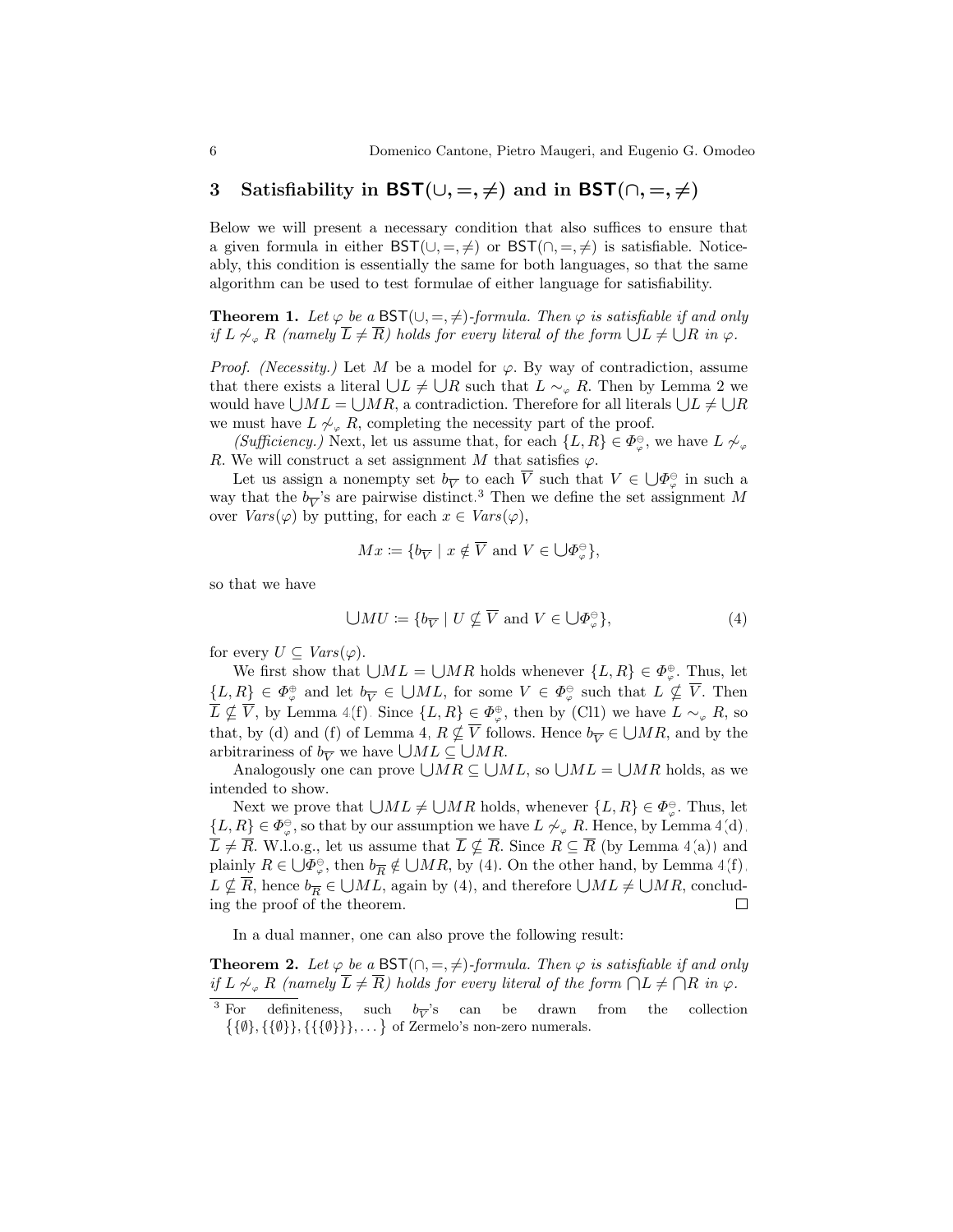#### <span id="page-6-0"></span>3.1 A cubic-time satisfiability test for  $\mathsf{BST}(\cup, =, \neq)$  and for BST $(∩, =, ≠)$

Theorems [1](#page-5-3) and [2](#page-5-4) imply that any  $\mathsf{BST}(\star, =, \neq)$ -formula  $\varphi$ , where  $\star \in \{\cup, \cap\}$ , is satisfiable if and only if  $L \neq R$  holds for every literal  $\bigstar L \neq \bigstar R$  in  $\varphi$ . Hence, they yield straight decision procedures for the theories  $\mathsf{BST}(\star, =, \neq),$  with  $\star \in \{\cup, \cap\}.$ 

The next step will then be to provide a quadratic algorithm for computing the closure  $\overline{Z}$  of any input  $Z \in \mathscr{P}^+(Vars(\varphi))$ , namely, the largest set in  $\mathscr{P}^+(Vars(\varphi))$ which is  $\sim_{\varphi}$ -equivalent to Z.

In Algorithm [1](#page-6-1) below, we provide a high-level specification of the function CLOSURE, intended to compute the closure  $\overline{Z}$  of any given  $Z \in \mathscr{P}^+(Vars(\varphi))$ , for a BST( $\star, =, \neq$ )-formula  $\varphi$ . After proving its correctness, we will illustrate a lower-level implementation whose time complexity is *quadratic* (as opposed to the cubic-time complexity which would ensue from a naive implementation).

#### Algorithm 1 Satisfiability tester

<span id="page-6-1"></span>**Require:** A BST( $\star$ , =,  $\neq$ )-formula  $\varphi$  represented by the sets of pairs  $\Phi_{\varphi}^{\oplus}$  and  $\Phi_{\varphi}^{\ominus}$ . **Ensure:** Is  $\varphi$  satisfiable? 1: for each  $\{L, R\}$  in  $\Phi_{\varphi}^{\oplus}$  do 2: if  $\text{ClosURE}(L, \Phi^{\oplus}_{\varphi}) = \text{ClosURE}(R, \Phi^{\oplus}_{\varphi})$  then 3: return false; 4: return true; 1: function CLOSURE $(Z,\Phi_{\varphi}^{\oplus})$ **Input:** a set Z and the set  $\Phi_{\varphi}^{\oplus}$ **Output:** the  $\sim_{\varphi}$ -closure Z of Z 2:  $\mathcal{Z} \leftarrow Z$ ; 3: while there exists  $\{L, R\} \in \Phi_{\varphi}^{\oplus}$  such that  $L \subseteq \mathcal{Z} \Longleftrightarrow R \not\subseteq \mathcal{Z}$  do 4:  $\mathcal{Z} \leftarrow \mathcal{Z} \cup L \cup R;$ <br>5: return  $\mathcal{Z};$ return  $\mathcal{Z}$ ;

We can now prove quite easily the correctness of the function CLOSURE.

<span id="page-6-2"></span>Lemma 5. The function CLOSURE computes closures correctly.

*Proof.* Given a  $\mathsf{BST}(*, =, \neq)$ -formula  $\varphi$ , with input a set  $Z \subseteq \text{Vars}(\varphi)$  and a collection  $\Phi_{\varphi}^{\oplus}$  the while-loop of the function CLOSURE plainly terminates within a number  $k \leqslant |\Phi_{\varphi}^{\oplus}|$  of iterations. Let  $\mathcal{Z}_i$  be the value of the variable  $\mathcal Z$  after i iterations, so that  $\mathcal{Z}_0 = Z$ . Preliminarily, we prove by induction on  $i = 0, 1, \ldots, k$ that  $\mathcal{Z}_i \sim_{\varphi} Z$  and  $Z \subseteq Z_i$ .

The base case  $i = 0$  is trivial.

Next, let  $\{L, R\} \in \Phi_{\varphi}^{\oplus}$  be the pair selected by the while-loop during its *i*-th iteration, with  $i \geqslant 1$ . Hence, we have:

$$
L \sim_{\varphi} R
$$
,  $L \subseteq \mathcal{Z}_{i-1} \Longleftrightarrow R \not\subseteq \mathcal{Z}_{i-1}$ , and  $\mathcal{Z}_i = \mathcal{Z}_{i-1} \cup L \cup R$ .

Thus, by inductive hypothesis and Lemma  $4(g)$ , we have

$$
Z \sim_{\varphi} Z_{i-1} \sim_{\varphi} Z_{i-1} \cup L \cup R = Z_i
$$
 and  $Z_i = Z_{i-1} \cup L \cup R$ ,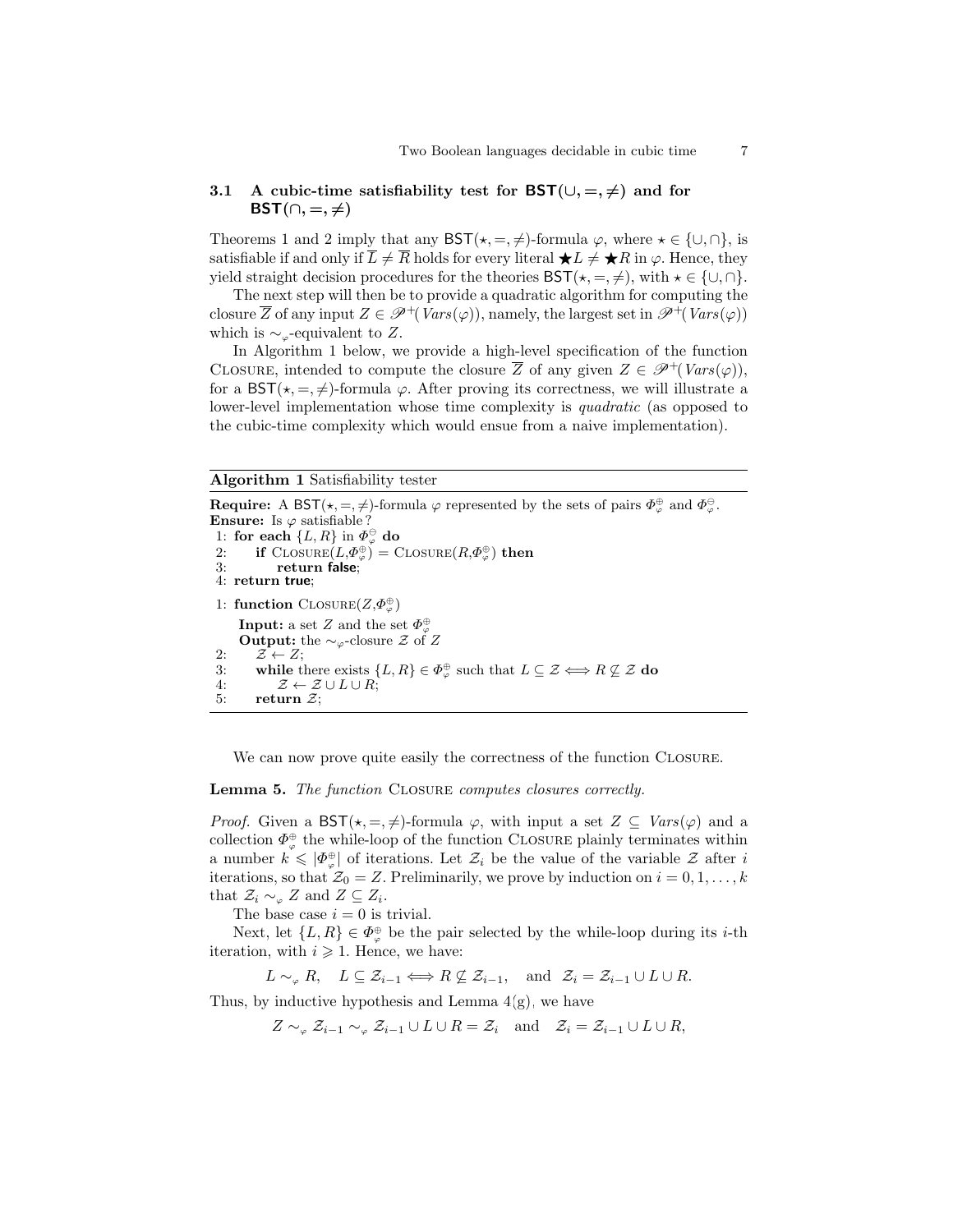from which  $Z \sim_{\varphi} \mathcal{Z}_i$  and  $Z \subseteq \mathcal{Z}_i$  follow. Hence, by induction, we have  $Z \sim_{\varphi} \mathcal{Z}^{\text{f}}$ and  $Z \subseteq \mathcal{Z}^f$ , where  $\mathcal{Z}^f := \mathcal{Z}_k$  is the final value of the variable  $\mathcal{Z}$  returned by the execution of  $\text{ClosURE}(Z, \Phi_{\varphi}^{\oplus})$ .

In addition, the termination condition for the while-loop yields that  $L \subseteq$  $\mathcal{Z}^f \Longleftrightarrow R \subseteq \mathcal{Z}^f$ , for all  $\{L, R\} \in \Phi_{\varphi}^{\oplus}$ . Thus, from Lemma [3,](#page-3-1) it follows that

<span id="page-7-0"></span>
$$
W_1 \subseteq \mathcal{Z}^f \Longleftrightarrow W_2 \subseteq \mathcal{Z}^f,\tag{5}
$$

for all  $W_1, W_2 \in \mathscr{P}^+(Vars(\varphi))$  such that  $W_1 \sim_\varphi W_2$ .

In order to prove that  $\mathcal{Z}^f = \overline{Z}$ , we observe that, since  $Z \sim_{\varphi} \overline{Z}$  and  $Z \subseteq \mathcal{Z}^f$ , by [\(5\)](#page-7-0) we have  $\overline{Z} \subseteq \mathcal{Z}^f$ . Moreover, by Lemma [4](#page-4-8)[\(a\),](#page-4-1)[\(d\)](#page-4-4) and since  $Z \sim_{\varphi} \mathcal{Z}^f$ , we readily get  $\mathcal{Z}^{\mathsf{f}} \subseteq \overline{\mathcal{Z}^{\mathsf{f}}} = \overline{\mathcal{Z}}$ . The latter inclusion, together with the previously established one  $\overline{Z} \subseteq \mathcal{Z}^{\mathsf{f}}$ , implies  $\mathcal{Z}^{\mathsf{f}} = \overline{Z}$ , i.e.,  $\mathcal{Z}^{\mathsf{f}}$  is the closure of Z, proving that the call to CLOSURE $(Z, \Phi_{\varphi}^{\oplus})$  computes the closure  $\overline{Z}$  of Z correctly.  $\Box$ 

Theorems [1](#page-5-3) and [2,](#page-5-4) together with Lemma [5](#page-6-2) and Lemma [4](#page-4-8)[\(d\),](#page-4-4) readily yield that Algorithm [1](#page-6-1) is a valid satisfiability test for formulae in the languages  $\mathsf{BST}(\cup, =, \neq)$  and  $\mathsf{BST}(\cap, =, \neq)$ .

#### <span id="page-7-1"></span>A quadratic implementation of the function Closure

Next, we provide a quadratic implementation of the function Closure, which, for a given  $\mathsf{BST}(\star, =, \neq)$ -formula  $\varphi$ , takes as input the collection  $\Phi_{\varphi}^{\oplus}$  and a set  $Z \in \mathscr{P}^{+}(Vars(\varphi))$  of which one wants to compute the closure  $\overline{Z}$ . As internal data structures, the function CLOSURE uses: a doubly linked list RIPE of sets of the form  $(L \cup R) \setminus \mathcal{Z}$ , where  $\{L, R\} \in \Phi_{\varphi}^{\oplus}$  and  $\mathcal{Z}$  is the internal variable whose value will converge to  $\overline{Z}$  at termination; a doubly linked list UNRIPE of pairs of form  $\langle (L \setminus \mathcal{Z}), (R \setminus \mathcal{Z}) \rangle$ , with  $\{L, R\} \in \Phi_{\varphi}^{\oplus}$ ; and an array Aux of m lists of pointers to nodes either in RIPE or in UNRIPE, where  $m$  is the number of the distinct variables  $x_1, \ldots, x_m$  in  $\varphi$ , intended to allow fast retrieval of nodes in the lists Ripe and Unripe.

We will express the complexity of the main procedure in Algorithm [1](#page-6-1) and of our efficient implementation of the function Closure in terms of the four quantities  $m, n, p, q$ , where  $m = |Vars(\varphi)|$  is the number of distinct set variables in  $\varphi$ ,  $n = |\varphi|$  is the size of  $\varphi$ ,  $p = |\varPhi_{\varphi}^{\oplus}|$  is the number of literals of the form  $(=)$ in  $\varphi$ , and  $q = |\Phi_{\varphi}^{\ominus}|$  is the number of literals of the form  $(\neq)$  in  $\varphi$ . Plainly, we have  $m, p, q \leq n$ .

Much as in [\[6\]](#page-12-5), we can index the variables in  $Vars(\varphi)$  from 1 to  $m = |Vars(\varphi)|$ , so that every subset A of  $Vars(\varphi)$  can be represented as a Boolean array of size m such that any set variable  $x_i$  belongs to A if and only if  $A[i] = 1$ . In fact, it is possible to build such an index and initialize accordingly all the arrays corresponding to the collections of set variables present in  $\bigcup \Phi_{\varphi}^{\oplus} \cup \bigcup \Phi_{\varphi}^{\ominus}$  in  $\mathcal{O}(m(p+q)+n)$  time, even starting from a formula  $\varphi$  in plain text, yet to be parsed. Specifically, for each literal  $\ell$  in  $\varphi$  of the form  $\bigstar L = \bigstar R$  or  $\bigstar L \neq \bigstar R$ , we let  $\pi_L$  and  $\pi_R$  be pointers to the sets L and R, respectively. Then, while parsing the formula  $\varphi$ , we construct the collection of pairs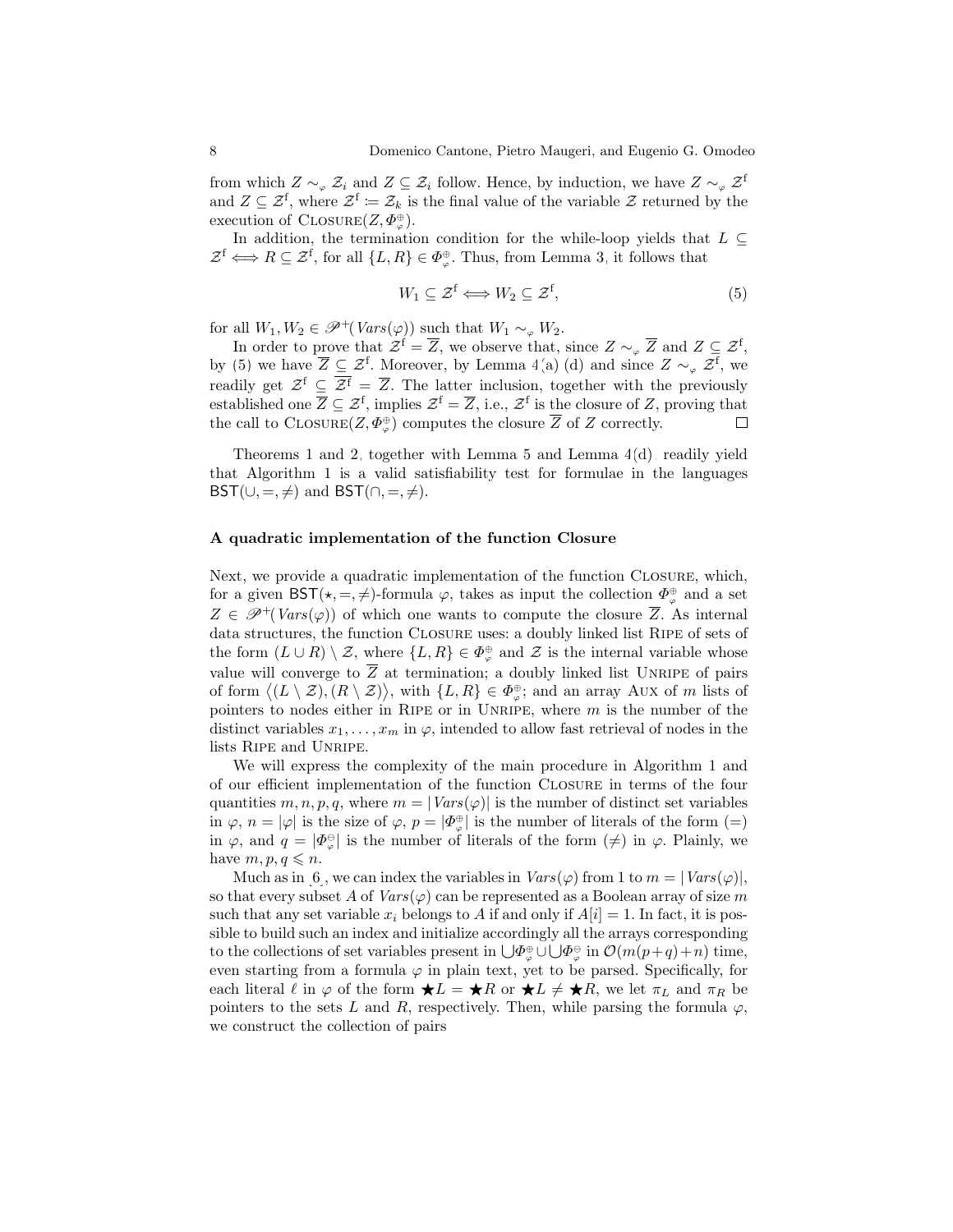|     | 1: function $\text{ClosURE}(Z,\Phi_{\varphi}^{\oplus})$                                                                                           |  |
|-----|---------------------------------------------------------------------------------------------------------------------------------------------------|--|
| 2:  | $\mathcal{Z} \leftarrow Z;$                                                                                                                       |  |
| 3:  | for each $\{L,R\} \in \Phi_{\varphi}^{\oplus}$ do                                                                                                 |  |
| 4:  | if $L \cup R \nsubseteq \mathcal{Z}$ then                                                                                                         |  |
| 5:  | if $L \subseteq \mathcal{Z}$ or $R \subseteq \mathcal{Z}$ then $\text{PTR} \leftarrow \text{ADD}(\text{RIPE}, (L \cup R) \setminus \mathcal{Z});$ |  |
| 6:  | $\triangleright$ PTR is a pointer to the node just added to the list RIPE                                                                         |  |
| 7:  | else PTR $\leftarrow$ ADD(UNRIPE, $\langle (L \setminus \mathcal{Z}), (R \setminus \mathcal{Z}) \rangle$ );                                       |  |
| 8:  | for each index i such that $x_i \in L \cup R$ do ADD(AUX[i], PTR);                                                                                |  |
| 9:  | while RIPE is not empty do                                                                                                                        |  |
| 10: | $S \leftarrow \text{EXTRACT}(\text{RIDE}); \Rightarrow \text{Extracts the first set in RIDE}$                                                     |  |
| 11: | for each index <i>i</i> such that $x_i \in S$ do                                                                                                  |  |
| 12: | $\mathcal{Z} \leftarrow \mathcal{Z} \cup \{x_i\};$                                                                                                |  |
| 13: | for each pointer $PTR$ in $AUX[i]$ do                                                                                                             |  |
| 14: | <b>if</b> PTR is in RIPE then $\triangleright$ PTR points to the set PTR. DATA                                                                    |  |
| 15: | PTR.DATA $\leftarrow$ PTR.DATA $\setminus \{x_i\};$                                                                                               |  |
| 16: | <b>if</b> PTR.DATA = $\emptyset$ then REMOVE(RIPE, PTR);                                                                                          |  |
| 17: | $\triangleright$ PTR points to the pair PTR. DATA in the list UNRIPE<br>else                                                                      |  |
| 18: | $L_{\text{PrR}} \leftarrow \text{PrR.DATA.LEFT} \leftarrow \text{PrR.DATA.LEFT} \setminus \{x_i\};$                                               |  |
| 19: | $R_{\text{PTR}} \leftarrow \text{PTR.DATA.RIGHT} \leftarrow \text{PTR.DATA.RIGHT} \setminus \{x_i\};$                                             |  |
| 20: | if $L_{\text{PTR}} = \emptyset$ or $R_{\text{PTR}} = \emptyset$ then                                                                              |  |
| 21: | REMOVE(UNRIPE, PTR);                                                                                                                              |  |
| 22: | if $L_{\text{PTR}} \neq \emptyset$ then ADD(RIPE, $L_{\text{PTR}}$ )                                                                              |  |
| 23: | else if $R_{\text{PTR}} \neq \emptyset$ then ADD(RIPE, $R_{\text{PTR}}$ )                                                                         |  |
| 24: | REMOVE(AUX[i], PTR);                                                                                                                              |  |
| 25: | return $\mathcal{Z}$ ;                                                                                                                            |  |

$$
\varPi \coloneqq \left\{ \langle x, \pi_A \rangle \mid x \in A \in \bigcup \varPhi_{\varphi}^{\oplus} \cup \bigcup \varPhi_{\varphi}^{\ominus} \right\}
$$

and sort it in  $\mathcal{O}(n)$  time, according to the first components, using the lexicographic sorting algorithm of strings of varying length described in [\[1,](#page-11-0) Algorithm 3.2 (pp. 80–84)].

Having sorted  $\Pi$ , we can easily collect the  $m \leq n$  distinct variables of  $\varphi$ and index them using the integers  $1, \ldots, m$ . By means of such an indexing, in  $\mathcal{O}(m(p+q))$  time (where  $p = |\Phi_{\varphi}^{\oplus}|$  and  $q = |\Phi_{\varphi}^{\ominus}|$ ) we can represent as an m-bit array each set of variables in  $\bigcup \Phi_{\varphi}^{\oplus} \cup \bigcup \Phi_{\varphi}^{\ominus}$ , and accordingly represent  $\Phi_{\varphi}^{\oplus}$  and  $\Phi_{\varphi}^{\ominus}$ as lists of pairs of m-bit arrays. Such preliminary encoding phase can be carried out in  $\mathcal{O}(m(p+q)+n)$  time.

We make use of the auxiliary functions  $ADD(LIST, S)$  and  $REMove(LIST, PTR)$ to add  $S$  to LIST  $(S \text{ can be either a set or a pair of sets})$  and to remove the node pointed to by PTR from LIST, respectively. Since the two lists we use, namely RIPE and UNRIPE, are maintained as doubly linked lists, both operations can be performed in  $\mathcal{O}(1)$  time. The function ADD returns also a pointer to the newly inserted node. Finally, we use the function EXTRACT(LIST) to access in  $\mathcal{O}(1)$ time the pointer to the first node of LIST while removing it.

The function CLOSURE $(Z, \Phi_{\varphi}^{\oplus})$  comprises two phases: an initialization phase, lines [2–8,](#page-7-1) and a computation phase, lines [9–25.](#page-7-1)

For each m-bit array, we maintain a counter of its bits set to 1, so that emptiness tests can be performed in  $\mathcal{O}(1)$  time. Plainly, unions, set differences,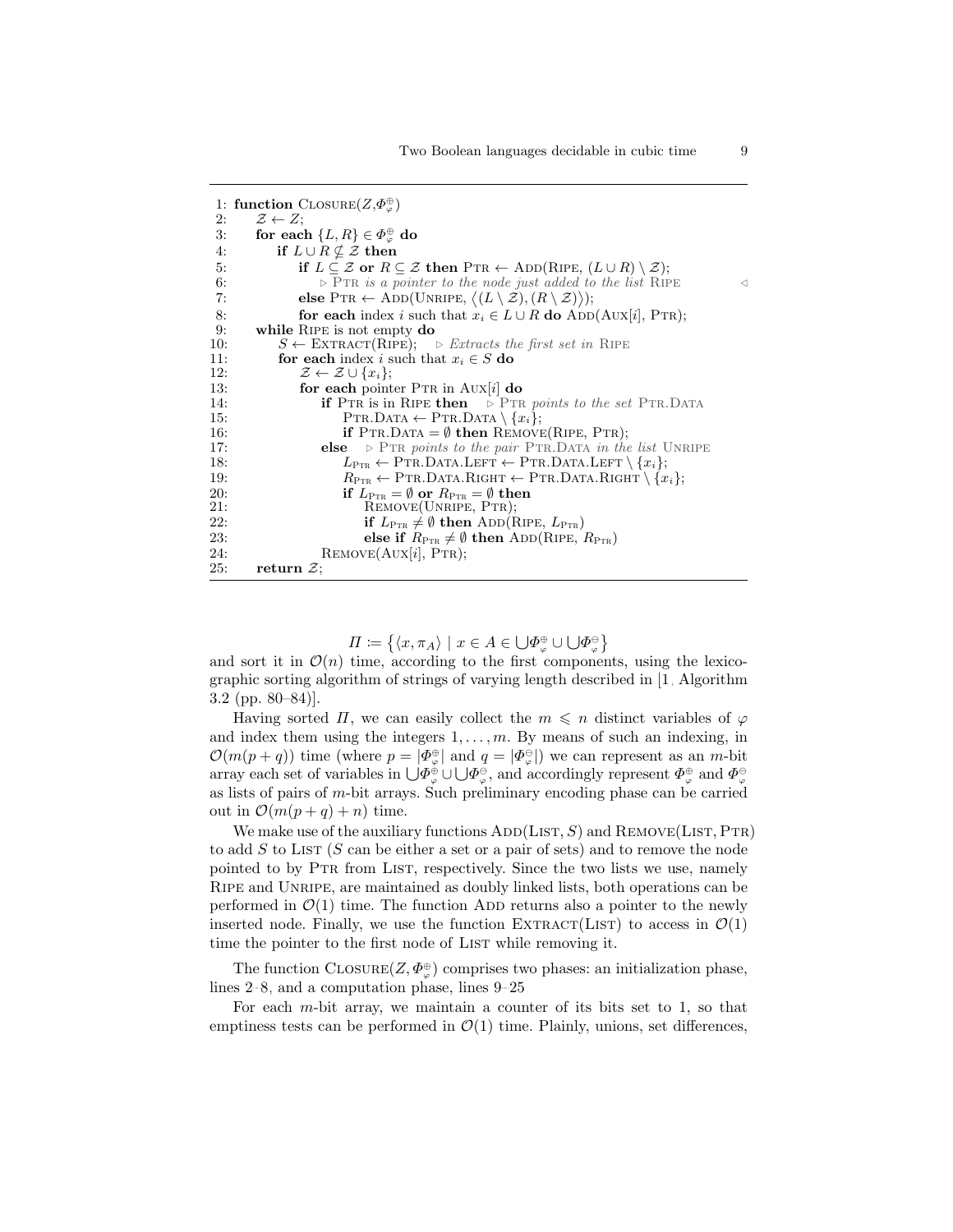and inclusion tests of sets represented as m-bit arrays can easily be performed in  $\mathcal{O}(m)$  time. Also, membership tests and the operations of singleton addition and singleton removal can be performed in  $\mathcal{O}(1)$  time.

Thus, the initialization phase of the function Closure (lines [2–8\)](#page-7-1) can be performed in  $\mathcal{O}(mp)$  time.

At the end of the initialization phase and at each subsequent step, the lists RIPE and UNRIPE contain only sets disjoint from  $Z$ , and each of them has length at most  $p = |\Phi_{\varphi}^{\oplus}|$ . Specifically, the list RIPE contains the set  $(L \cup R) \setminus \mathcal{Z}$ , for all  $\{L, R\} \in \Phi_{\varphi}^{\oplus}$  such that  $L \cup R \not\subseteq \mathcal{Z}$  but either  $L \subseteq \mathcal{Z}$  or  $R \subseteq \mathcal{Z}$  holds. Instead, the list UNRIPE contains the pair  $\langle L \setminus \mathcal{Z}, R \setminus \mathcal{Z} \rangle$ , for all  $\{L, R\} \in \Phi_{\varphi}^{\oplus}$  such that  $L \not\subseteq \mathcal{Z}$  and  $R \not\subseteq \mathcal{Z}$  both hold.

In view of the assignments at lines [15, 18,](#page-7-1) and [19,](#page-7-1) the disjointness property from Z of the sets  $(L \cup R) \setminus \mathcal{Z}$  in RIPE and the sets  $L \setminus \mathcal{Z}$  and  $R \setminus \mathcal{Z}$  such that  $\{L \setminus Z, R \setminus Z\}$  is in UNRIPE is maintained at each iteration of the while-loop at lines [9–24.](#page-7-1) Hence, at each extraction of a set  $S$  from the list RIPE at line [10,](#page-7-1) none of the set variables in S has already been selected and processed by the for-loop [11–24.](#page-7-1) Therefore, each set variable in  $Vars(\varphi)$  is processed by the forloop at lines [11–24](#page-7-1) at most once, yielding that, in the overall, the for-loop [11–24](#page-7-1) is executed at most m times, for a total of  $\mathcal{O}(mp)$  time, since each execution of the **for**-loop [11–24,](#page-7-1) say relative to a set variable  $x_i$ , is dominated by the time taken by the internal for-loop [13–24,](#page-7-1) which is  $\mathcal{O}(p)$ . Indeed, (i) at the end of the initialization phase, the list  $AUX[i]$  contains at most p pointers to nodes in the lists RIPE and UNRIPE; (ii) once a pointer in the list  $AUX[i]$  is processed, it is then removed (line [24\)](#page-7-1), so that it will never be processed again; and (iii) each line of the for-loop [13–24](#page-7-1) can be executed in constant time.

Since each extraction at line [10](#page-7-1) takes  $\mathcal{O}(1)$  time and, as observed, the list RIPE has size at most  $p$  at the end of the initialization phase, it follows that the while-loop at lines [9–24](#page-7-1) takes  $\mathcal{O}(mp)$  time.

Thus, the overall complexity of the function CLOSURE is  $\mathcal{O}(mp)$  time. Since  $m, p \leq n$ , we have also that the function CLOSURE takes quadratic time  $\mathcal{O}(n^2)$ in the size n of the formula  $\varphi$  to be tested for satisfiability.

Finally, our satisfiability tester (Algorithm [1\)](#page-6-1) checks at most q pairs  $\{L, R\} \in$  $\Phi_{\varphi}^{\ominus}$  in  $\mathcal{O}(mpq)$  time, by computing the closures  $\overline{L}$  and  $\overline{R}$  by means of calls to the function Closure and comparing them. By taking into account also the preliminary encoding phase, which has a  $\mathcal{O}(m(p+q)+n)$ -time complexity, the overall complexity of Algorithm [1](#page-6-1) is  $\mathcal{O}(mpq+n)$ , which is  $\mathcal{O}(n^3)$  since  $m, p, q \leq n$ .

Concerning the space complexity of our satisfiability tester, it is immediate to check that all data structures used in Algorithm [1](#page-6-1) and in the function Closure require  $\mathcal{O}(mp)$  space, namely  $\mathcal{O}(n^2)$  space since  $m, p \leq n$ .

Summarizing, we have proved the following result:

**Theorem 3.** The satisfiability decision problem for the language  $\mathsf{BST}(\cup, =, \neq),$ as well as for  $\mathsf{BST}(\cap, =, \neq)$ , can be solved in cubic time and quadratic space.

Remark 1. It is not hard to see that our satisfiability tester (Algorithm [1\)](#page-6-1) and its auxiliary function Closure can be refined in order that an explicit set assignment modeling the input conjunction  $\varphi$  is returned when  $\varphi$  is satisfiable.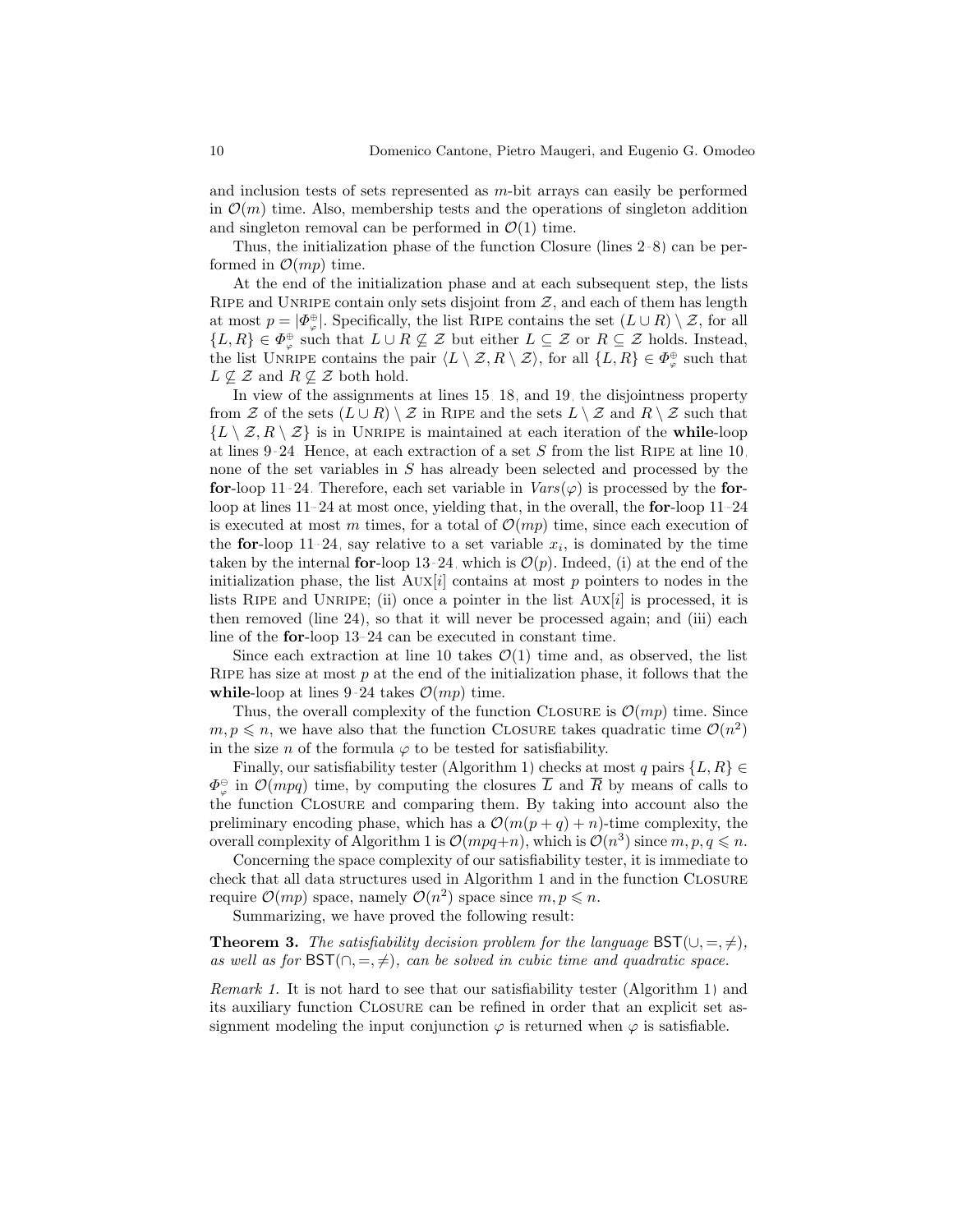## <span id="page-10-0"></span>4 Extensions of BST( $\cup, =, \neq$ ) and BST( $\cap, =, \neq$ )

In [\[4\]](#page-12-4) we presented two notions called *existential expressibility* and  $\mathcal{O}(f)$ -express*ibility*, through which one can reduce, in constant or  $\mathcal{O}(f)$  time, a set-theoretic formula of a richer language to an equisatisfiable formula belonging to a smaller language. Those notions rely on techniques for replacing formulae that involve operators or relators not belonging to the smaller language with convenient surrogates, only comprising operators of the smaller language.

Regarding the languages  $\mathsf{BST}(\cup, =, \neq)$  and  $\mathsf{BST}(\cap, =, \neq)$ , we have:

- <span id="page-10-4"></span>(a) the literal  $x = \emptyset$  is  $\mathcal{O}(n)$ -expressible in BST( $\cup$ , =);
- <span id="page-10-2"></span>(b) the literal  $x = \emptyset$  is  $\mathcal{O}(n)$ -expressible in BST( $\cap, =$ );<sup>[4](#page-10-1)</sup>
- <span id="page-10-3"></span>(c) the literal  $x \subseteq y$  is existentially expressible in BST( $\cup$ , =) and in BST( $\cap$ , =);
- <span id="page-10-5"></span>(d) the literal  $x \nsubseteq y$  is existentially expressible in BST( $\cup, \neq$ ) and in BST( $\cap, \neq$ );
- <span id="page-10-7"></span>(e) the literal DISJ(x, y) is existentially expressible in  $\mathsf{BST}(\cap, =\varnothing)$  and therefore, by [\(b\),](#page-10-2) it is  $\mathcal{O}(n)$ -expressible in BST(∩, =);
- <span id="page-10-6"></span>(f) the literal  $\neg \text{DisJ}(x, y)$  is existentially expressible in  $\text{BST}(\subseteq, \neq)$ ; therefore, by [\(c\),](#page-10-3) it is existentially expressible in both of  $\mathsf{BST}(\cup, =, \neq)$  and  $\mathsf{BST}(\cap, =, \neq)$ .

Wrapping up, we have that  $(a)$ ,  $(c)$ ,  $(d)$ , and  $(f)$  ensure that any  $\mathsf{BST}(\cup,=\infty,\neq\infty,\neg \mathrm{DisJ},\subseteq,\neq,\neq)$ -formula can be reduced in linear time to an equisatisfiable  $\mathsf{BST}(\cup, =, \neq)$ -formula. Similarly [\(b\),](#page-10-2) [\(c\),](#page-10-3) [\(d\),](#page-10-5) and [\(e\),](#page-10-7) [\(f\)](#page-10-6) ensure that any  $\mathsf{BST}(\cap,=\infty,\neq\infty,\mathrm{DisJ},\neg\mathrm{DisJ},\subseteq,\neq,=\neq)$ -formula can be reduced in linear time to an equisatisfiable  $\mathsf{BST}(\cap, =, \neq)$ -formula. Therefore:

Lemma 6. The satisfiability decision problem for either one of the languages  $\mathsf{BST}(\cup,=\infty,\neq\infty,\neg \mathrm{DisJ},\subseteq,\nsubseteq,=,\neq),\quad \mathsf{BST}(\cap,=\infty,\neq\infty,\mathrm{DisJ},\neg \mathrm{DisJ},\subseteq,\nsubseteq,=,\neq)$ can be solved in cubic time.

*Remark 2.* In [\[4\]](#page-12-4) it is also proved that  $\mathsf{BST}(\cup,=\infty,\neq\infty,\neg \mathrm{DISJ},\subseteq,\neq,\neq)$  and  $\mathsf{BST}(\cap, =\varnothing, \neq\varnothing, \mathrm{DisJ}, \neg \mathrm{DisJ}, \subseteq, \nsubseteq, =, \neq)$  are polynomial-maximal, which means that every language strictly containing either one of those languages is endowed with an NP-hard satisfiability decision problem.

#### Related work and conclusions

In [\[4](#page-12-4)[,6\]](#page-12-5), we highlighted initial results on fragments of set theory endowed with polynomial-time satisfiability decision tests, potentially useful for automated proof verification and, more generally, in the symbolic manipulation of declarative specifications (cf., e.g., [\[18,](#page-12-6)[9,](#page-12-7)[8\]](#page-12-8)). At the outset, we focused on 'Boolean Set Theory', BST, namely the language of quantifier-free formulae that involves setvariables, the Boolean set operators  $\cup, \cap, \setminus$ , the Boolean relators  $\subseteq, \nsubseteq, =, \neq,$  and the predicates ' $=\infty$ ' and 'Disj(, )', along with their opposites. That language, whose expressive power is greater than it may appear at first glance (cf. [\[3\]](#page-11-1)), has an NP-complete satisfiability problem. In [\[4\]](#page-12-4) we organized the fragments of BST

<span id="page-10-1"></span><sup>&</sup>lt;sup>4</sup> The proofs of [\(a\)](#page-10-4) and of [\(c\)–](#page-10-3)[\(f\)](#page-10-6) appear in [\[4\]](#page-12-4); the proof of [\(b\),](#page-10-2) which is new, is provided in Appendix [A.](#page-13-0)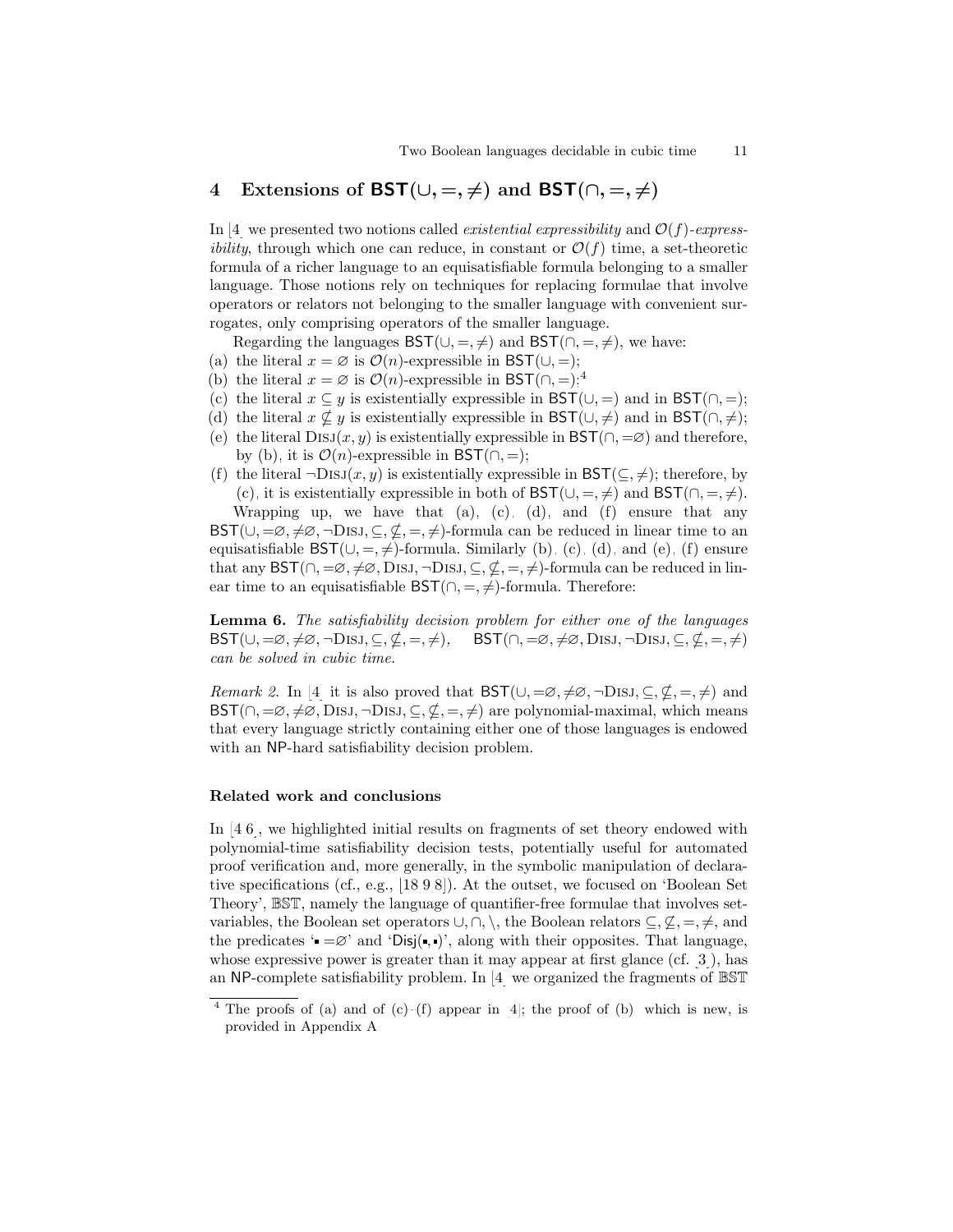in a full complexity taxonomy which spots the 18 minimal NP-complete fragments, and the 5 maximal polynomial fragments. We then announced a study on sub-maximal polynomial fragments of BST, which this paper has undertaken.

We plan to address the satisfiability problem for the theories  $\mathsf{BST}(\cup,\not\subset,\neq)$ and BST( $\cap, \nsubseteq, \neq$ ) by suitably adapting to them the equivalence relation  $\sim_{\varphi}$ and its related closure operator introduced in this paper for the fragments  $\mathsf{BST}(\cup, =, \neq)$  and  $\mathsf{BST}(\cap, =, \neq)$ . In view of the equivalences

$$
A = B \iff A \not\subset A \cup B \land B \not\subset A
$$
  

$$
A = B \iff A \cap B \not\subset A \land B \not\subset A,
$$

it turns out that the theories  $\mathsf{BST}(\cup,\underline{\mathcal{C}},\neq)$  and  $\mathsf{BST}(\cap,\underline{\mathcal{C}},\neq)$  are extensions of BST( $\cup, =, \neq$ ) and of BST( $\cap, =, \neq$ ), respectively. Notice that the relation  $A \not\subset B$ , which stands for  $A \nsubseteq B \vee A = B$ , embodies a disjunction. It is therefore expected that the resulting satisfiability tests for  $\mathsf{BST}(\cup,\underline{\mathcal{C}},\neq)$  and  $\mathsf{BST}(\cap,\underline{\mathcal{C}},\neq)$ may have a complexity worse than cubic, though still polynomial.

We envisage a confluence of the line of research centered on satisfiability testers, to which this paper, along with [\[4,](#page-12-4)[6,](#page-12-5)[3\]](#page-11-1), contributes, with another active line of research centered on set-unification algorithms (see, e.g., [\[10\]](#page-12-9)). A quick satisfiability tester often is, in fact, less helpful than a solver able to produce a bunch of solution templates which cover, collectively, all possible models of a given formula; or, even better, a solver supplying a symbolic solution of maximum possible generality: e.g., the Büttner–Simonis unification algorithm for Boolean algebras [\[2\]](#page-11-2), which produces, when a model exists, a most general unifier.

Another foreseeable confluence has to do with a long-standing line of research initiated by [\[12](#page-12-10)[,13\]](#page-12-11), concerning the cooperation among decision algorithms (see also, among many, [\[16\]](#page-12-12)). In connection with the problem of combining decision algorithm, it is worth noticing that not just BST but even the much richer decidable theory MLS turns out to be 'convex' in the sense explained in [\[14\]](#page-12-13).

Acknowledgements We gratefully acknowledge partial support from project "STORAGE—Universit`a degli Studi di Catania, Piano della Ricerca 2020/2022, Linea di intervento 2", and from INdAM-GNCS 2019 and 2020 research funds.

We are also grateful to the anonymous reviewers for their helpful comments.

### References

- <span id="page-11-0"></span>1. A. V. Aho, J. E. Hopcroft, and J. D. Ullman. The Design and Analysis of Computer Algorithms. Addison-Wesley Publishing Company, 1975.
- <span id="page-11-2"></span>2. W. Büttner and H. Simonis. Embedding boolean expressions into logic programming. J. Symb. Comput., 4(2):191–205, 1987.
- <span id="page-11-1"></span>3. D. Cantone, A. De Domenico, P. Maugeri, and E. G. Omodeo. A quadratic reduction of constraints over nested sets to purely Boolean formulae in CNF. In F. Calimeri, S. Perri, and E. Zumpano, editors, Proceedings of the 35th Italian Conference on Computational Logic - CILC 2020, Rende, Italy, October 13-15, 2020, volume 2710 of CEUR Workshop Proceedings, pages 214–230. CEUR-WS.org, 2020.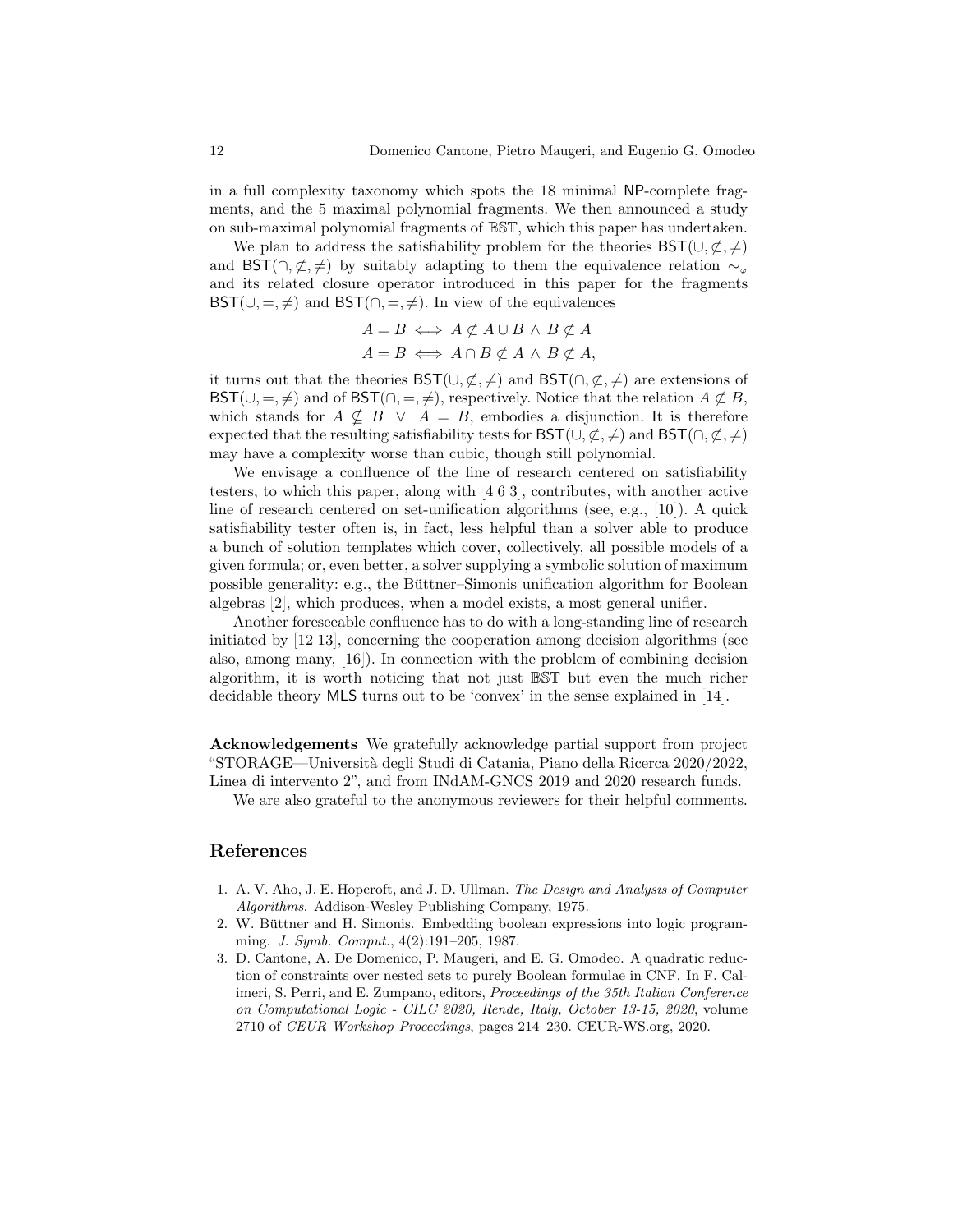- <span id="page-12-4"></span>4. D. Cantone, A. De Domenico, P. Maugeri, and E. G. Omodeo. Complexity assessments for decidable fragments of set theory. I: A taxonomy for the Boolean case. Fundam. Informaticae, 181(1):37–69, 2021.
- 5. D. Cantone, A. Ferro, and E. G. Omodeo. Computable Set Theory, volume 1 of International Series of Monographs on Computer Science. Clarendon Press, Oxford, UK, 1989.
- <span id="page-12-5"></span>6. D. Cantone, P. Maugeri, and E. G. Omodeo. Complexity assessments for decidable fragments of set theory. II: A taxonomy for 'small' languages involving membership. Theor. Comput. Sci., 848:28–46, 2020.
- <span id="page-12-3"></span>7. D. Cantone, E. G. Omodeo, and A. Policriti. The automation of syllogistic. II: Optimization and complexity issues. J. Autom. Reason., 6(2):173–188, June 1990.
- <span id="page-12-8"></span>8. M. Cristiá and G. Rossi. Solving quantifier-free first-order constraints over finite sets and binary relations. J. Autom. Reason., 64(2):295–330, 2020.
- <span id="page-12-7"></span>9. A. Dovier, C. Piazza, and G. Rossi. A uniform approach to constraint-solving for lists, multisets, compact lists, and sets. ACM Trans. Comput. Log., 9(3):15:1–30, 2008.
- <span id="page-12-9"></span>10. A. Dovier, E. Pontelli, and G. Rossi. Set unification. Theor. Pract. Log. Prog., 6(6):645–701, 2006.
- <span id="page-12-2"></span>11. A. Ferro, E. G. Omodeo, and J. T. Schwartz. Decision procedures for elementary sublanguages of set theory. I: Multi-level syllogistic and some extensions. Commun. Pure Appl. Math., 33(5):599–608, 1980.
- <span id="page-12-10"></span>12. G. Nelson and D. C. Oppen, Simplification by Cooperating Decision Procedures, ACM Trans. Program. Lang. Syst., 1(2):245–257, 1979.
- <span id="page-12-11"></span>13. G. Nelson and D. C. Oppen, Fast Decision Procedures Based on Congruence Closure, J. ACM, 27(2):356–364, 1980.
- <span id="page-12-13"></span>14. D. C. Oppen, Complexity, Convexity and Combinations of Theories, Theor. Comput. Sci., 12:291–302, 1980.
- <span id="page-12-1"></span>15. F. Parlamento and A. Policriti. Decision Procedures for Elementary Sublanguages of Set Theory. IX: Unsolvability of the decision problem for a restricted subclass of the  $\Delta_0$ -formulas in Set Theory, *Comm. Pure Appl. Math.*, 41(2):221–251, 1988.
- <span id="page-12-12"></span>16. Deciding Combinations of Theories, J. ACM, 31(1):1–12, 1984.
- <span id="page-12-0"></span>17. J. T. Schwartz, D. Cantone, and E. G. Omodeo. Computational Logic and Set Theory – Applying Formalized Logic to Analysis. Springer, 2011. Foreword by Martin Davis.
- <span id="page-12-6"></span>18. F. Stolzenburg. Membership-constraints and complexity in logic programming with sets. In F. Baader and K. U. Schulz, editors, Frontiers of Combining Systems, First International Workshop FroCoS 1996, Munich, Germany, March 26- 29, 1996, Proceedings, volume 3 of Applied Logic Series, pages 285–302. Kluwer Academic Publishers, 1996.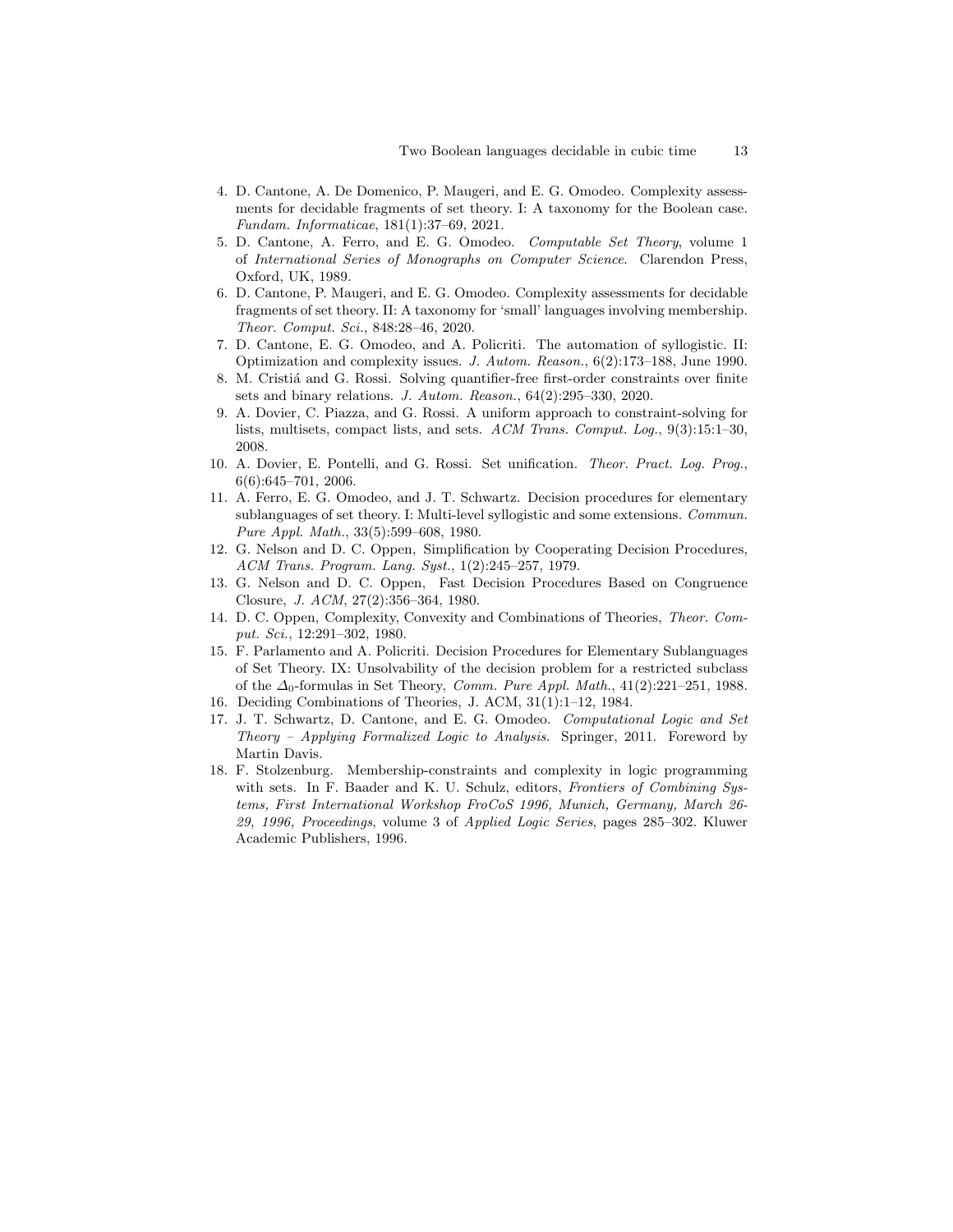#### <span id="page-13-0"></span>A Expressibility

In this appendix we highlight the reduction technique used in Section [4.](#page-10-0)

Most of our reductions are based on the standard notion of 'context-free' expressibility:

**Definition 1 (Existential expressibility).** A formula  $\psi(x)$  is said to be existentially expressible in a theory  $\mathcal T$  if there exists a  $\mathcal T$ -formula  $\Psi(\mathbf x, \mathbf z)$  such that

 $\models \psi(x) \iff (\exists z) \ \Psi(x, z),$ 

where  $\boldsymbol{x}$  and  $\boldsymbol{z}$  stand for tuples of set variables.

We also devised a more general notion of 'context-sensitive' expressibility, embodying complexity-related information.

**Definition 2** ( $\mathcal{O}(f)$ -expressibility). Let  $\mathcal{T}_1$  and  $\mathcal{T}_2$  be any theories and  $f: \mathbb{N} \to$ N be a given map. A collection C of formulae is said to be  $\mathcal{O}(f)$ -expressible from  $\mathcal{T}_1$  into  $\mathcal{T}_2$  *if there exists a map* 

<span id="page-13-1"></span>
$$
\langle \varphi(\boldsymbol{y}), \psi(\boldsymbol{x}) \rangle \ \mapsto \ \Xi_{\varphi}^{\psi}(\boldsymbol{x}, \boldsymbol{y}, \boldsymbol{z}) \tag{6}
$$

from  $\mathcal{T}_1 \times \mathcal{C}$  into  $\mathcal{T}_2$ , where no variable in z occurs in either x or y, such that the following conditions are satisfied:

<span id="page-13-4"></span><span id="page-13-3"></span>(a) the mapping [\(6\)](#page-13-1) can be computed in  $\mathcal{O}(f(|\varphi \wedge \psi|))$ -time, (b) if  $\varphi(\boldsymbol{y}) \wedge \Xi_{\varphi}^{\psi}(\boldsymbol{x}, \boldsymbol{y}, \boldsymbol{z})$  is satisfiable, so is  $\varphi(\boldsymbol{y}) \wedge \psi(\boldsymbol{x})$ ,  $\phi(c) \models (\varphi(\boldsymbol{y}) \land \psi(\boldsymbol{x})) \rightarrow (\exists \boldsymbol{z}) \Xi^{\psi}_{\varphi}(\boldsymbol{x}, \boldsymbol{y}, \boldsymbol{z}).$ 

<span id="page-13-5"></span>We are now ready to prove that the literal  $x = \emptyset$  is  $\mathcal{O}(n)$ -expressible in BST(∩, =), albeit not existentially expressible in BST(∩, =,  $\neq$ ).

**Lemma 7.** The literal  $x = \emptyset$  is not existentially expressibile in BST( $\cap, =, \neq$ ).

*Proof.* Assume by way of contradiction that  $x = \emptyset$  is existentially expressible in BST( $\cap, =, \neq$ ), so that there exists a BST( $\cap, =, \neq$ )-formula  $\Psi(x, y)$  such that:

$$
\models x = \varnothing \Longleftrightarrow (\exists z)\Psi(x,z). \tag{7}
$$

Since  $x = \emptyset$  is plainly satisfiable then so it is  $\Psi$ , therefore it is satisfied by the set assignment  $x \stackrel{M}{\mapsto} \{b_V \mid x \in \overline{V}\}\$  (dual to the assignment [\(4\)](#page-5-2), and actually exploited in the proof of Theorem [2\)](#page-5-4). Notice that  $M$  is such that, for each set variable  $y \in Vars(\Psi)$ ,  $My \neq \emptyset$  holds; and, since  $x \in Vars(\Psi)$  we obtain

$$
M \models (\exists z)\Psi \land x \neq \emptyset,
$$

contradicting [\(7\)](#page-13-2), whence our claim follows.

<span id="page-13-2"></span> $\Box$ 

**Lemma 8.** The literal  $x = \emptyset$  is  $\mathcal{O}(|\varphi|)$ -expressible from  $\mathsf{BST}(\cap, =)$  into  $\mathsf{BST}(\cap, =)$ .